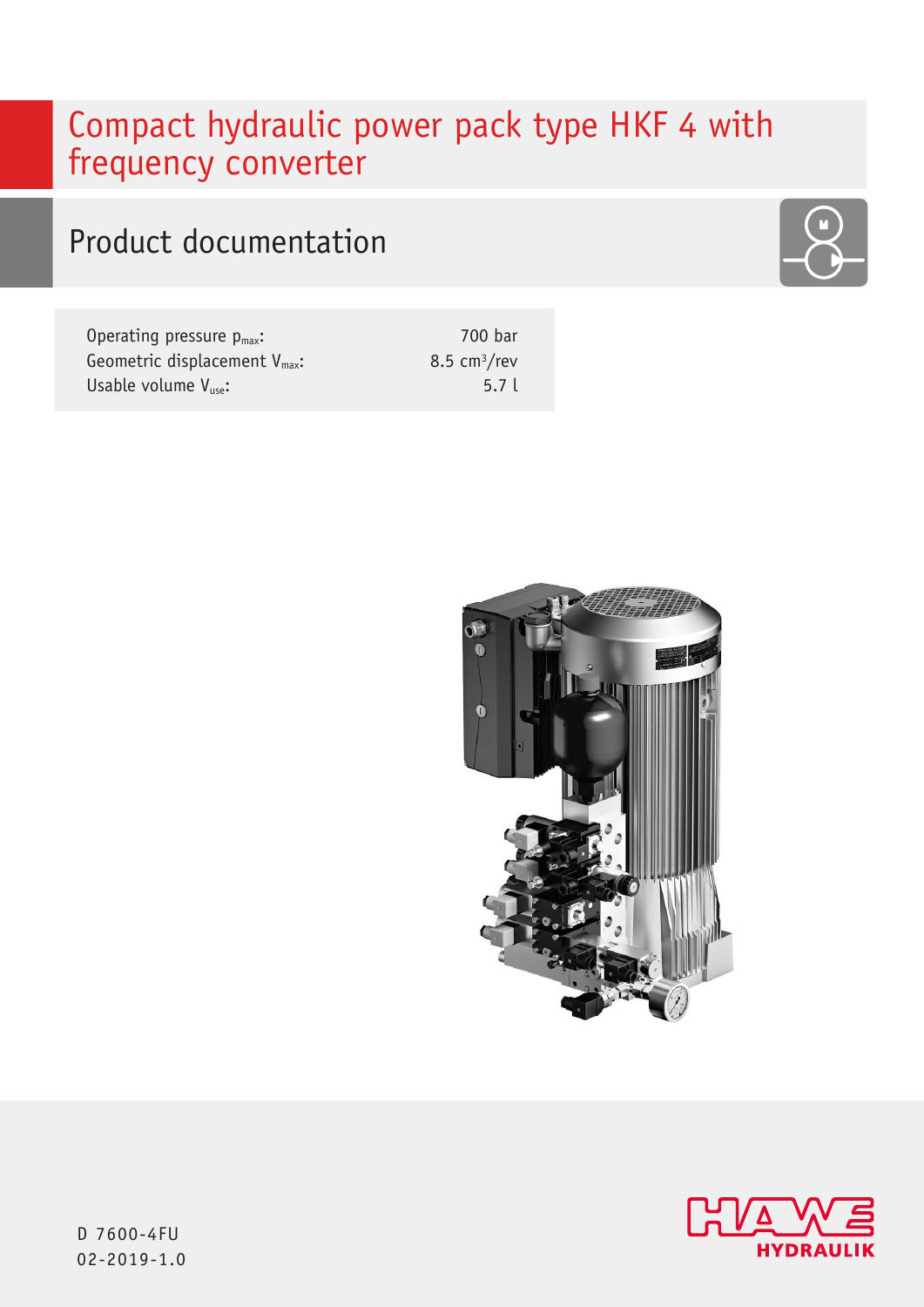

© by HAWE Hydraulik SE.

The reproduction and distribution of this document as well as the use and communication of its contents to others without explicit authorisation is prohibited.

Offenders will be held liable for the payment of damages.

All rights reserved in the event of patent or utility model applications.

Brand names, product names and trademarks are not specifically indicated. In particular with regard to registered and protected names and trademarks, usage is subject to legal provisions.

HAWE Hydraulik respects these legal provisions in all cases.

Printing date / document generated on: 10.03.2019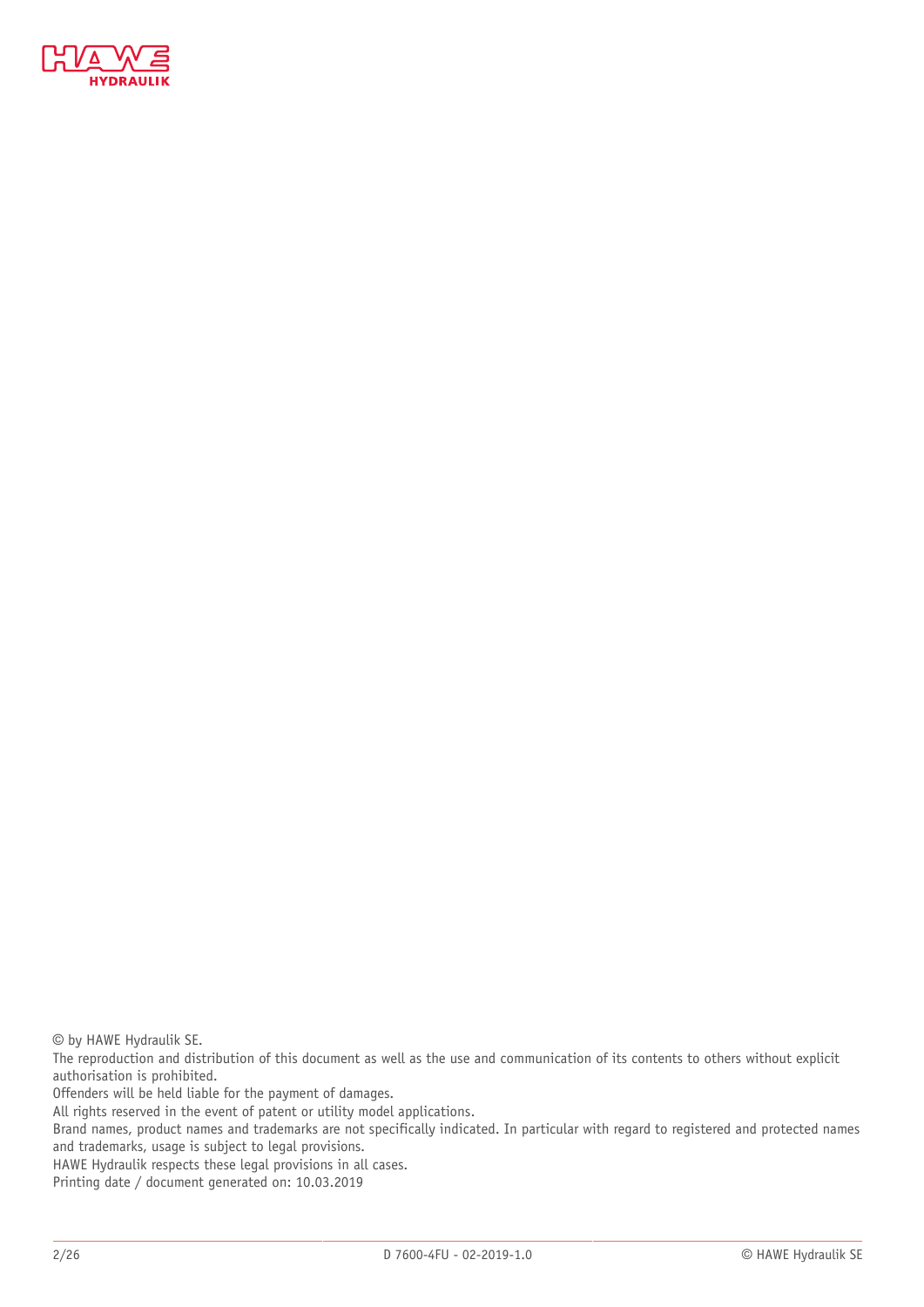

## **Contents**

| $\mathbf{1}$   |  |
|----------------|--|
| $\overline{2}$ |  |
| 2.1            |  |
| 2.2            |  |
| 2.3            |  |
| 2.4            |  |
| 2.4.1          |  |
| 2.4.2          |  |
| $\overline{3}$ |  |
| 3.1            |  |
| 3.2            |  |
| 3.3            |  |
| 4              |  |
| 5              |  |
| 5.1            |  |
| 5.2            |  |
| 5.3            |  |
| 5.4            |  |
| 6              |  |
| 6.1            |  |
| 6.2            |  |
| 6.3            |  |
| 6.4            |  |
| 6.5            |  |
| $\overline{7}$ |  |
| 7.1            |  |
| 7.2            |  |
|                |  |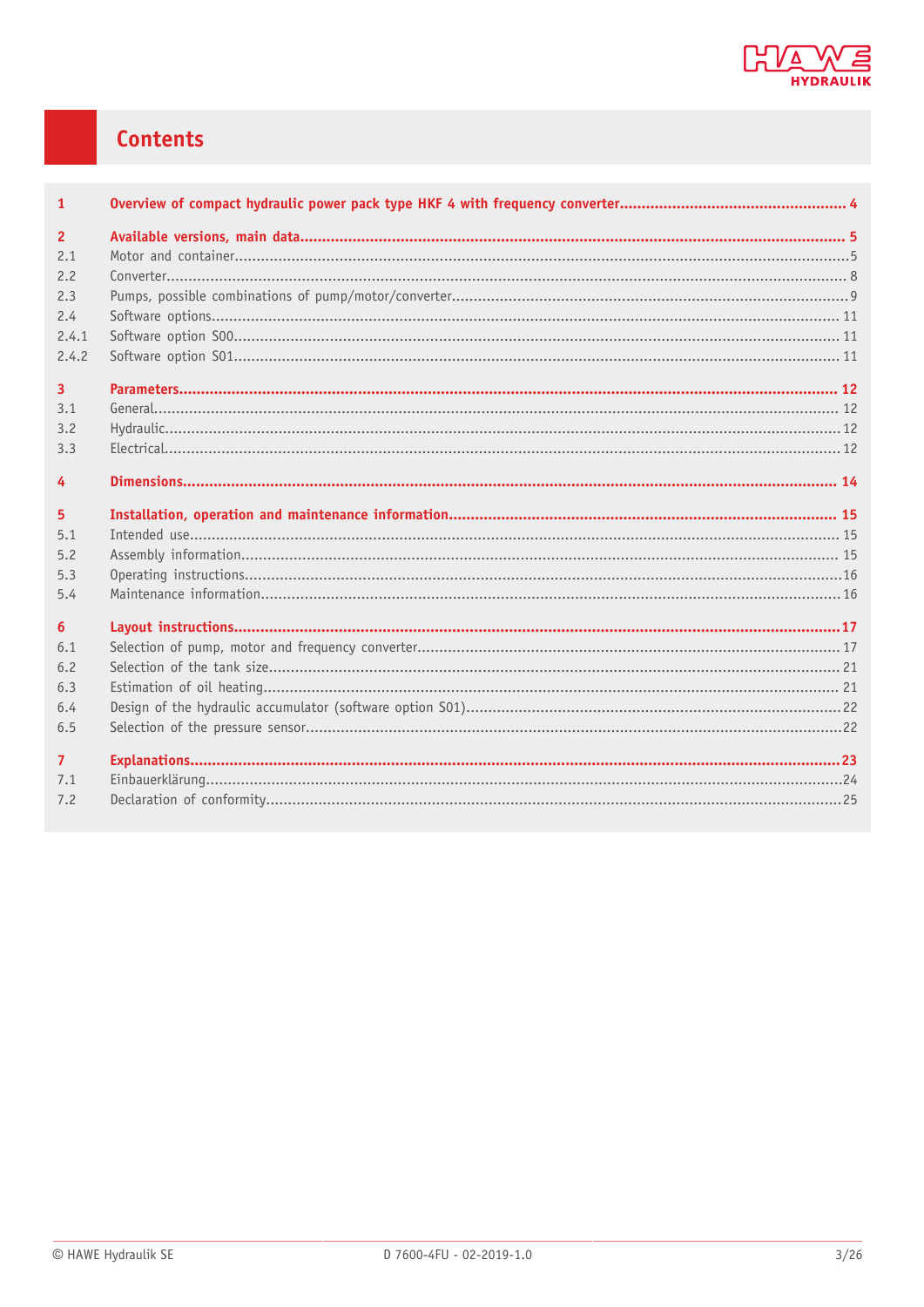

## <span id="page-3-0"></span>**1 Overview of compact hydraulic power pack type HKF 4 with frequency converter**

Compact hydraulic power packs are a type of hydraulic power pack. They are characterised by a highly compact design, since the motor shaft of the electric motor also acts as the pump shaft.

The ready-for-connection compact hydraulic power pack type HKF includes an electric drive that runs in oil. The stator is securely attached to the housing (tank). The mounted frequency converter adapts the motor speed and thus the delivery flow to the operating conditions

### **Features and benets:**

- suitable for continuous operation S1
- External fan for optimum use of power
- **Environmentally friendly thanks to low oil filling volume; low cost of disposal** and low hydraulic fluid costs
- Long lifetime and excellent reliability when using radial piston pumps
- Tailored range of valves and range of accessories from modular system

### **Intended applications:**

- Endurance test bench construction
- Clamping systems on lathes
- Material test benches



*Compact hydraulic power pack type HKF 4 with frequency converter*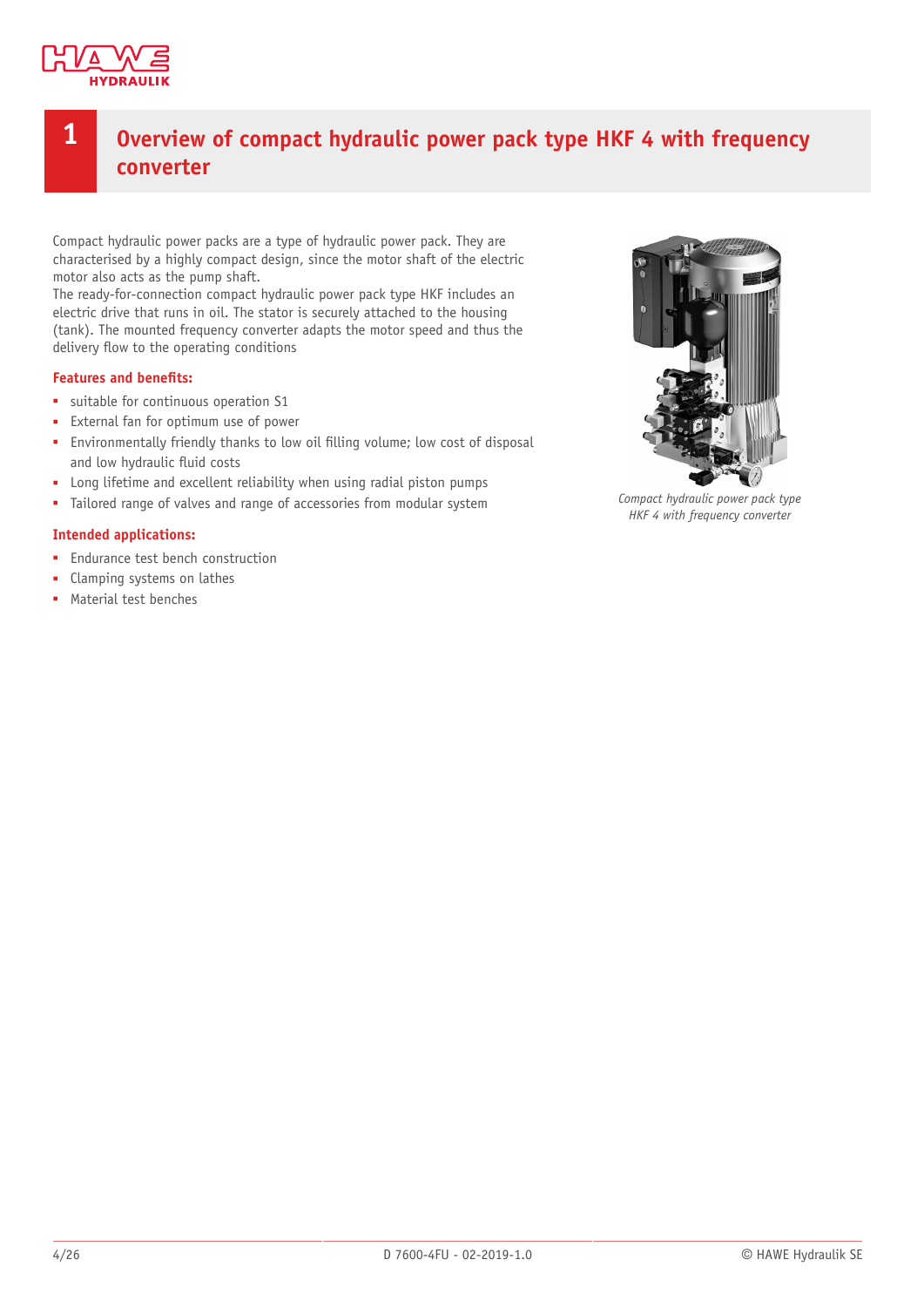

# <span id="page-4-0"></span>**2 Available versions, main data**

Order coding example:



## <span id="page-4-1"></span>**2.1 Motor and container**

<span id="page-4-2"></span>The motors integrated in the hydraulic power packs are specially designed for efficient operation with frequency converters. A converter is required for the power supply, a direct mains connection is not possible. The motors are wired in delta circuit to the converter.

### **Table 1a Basic type and motors**

| <b>Basic type</b> | Nominal power<br>(kW) | Rated speed<br>(rpm) |
|-------------------|-----------------------|----------------------|
| <b>HKF 43</b>     | 1.5                   | 1395                 |
| <b>HKF 44</b>     | 2.2                   | 1405                 |
| <b>HKF 48</b>     | 3.0                   | 1420                 |

### **f** NOTE

The actual power consumption depends on the load and can be up to  $1.8 \times$  nominal power.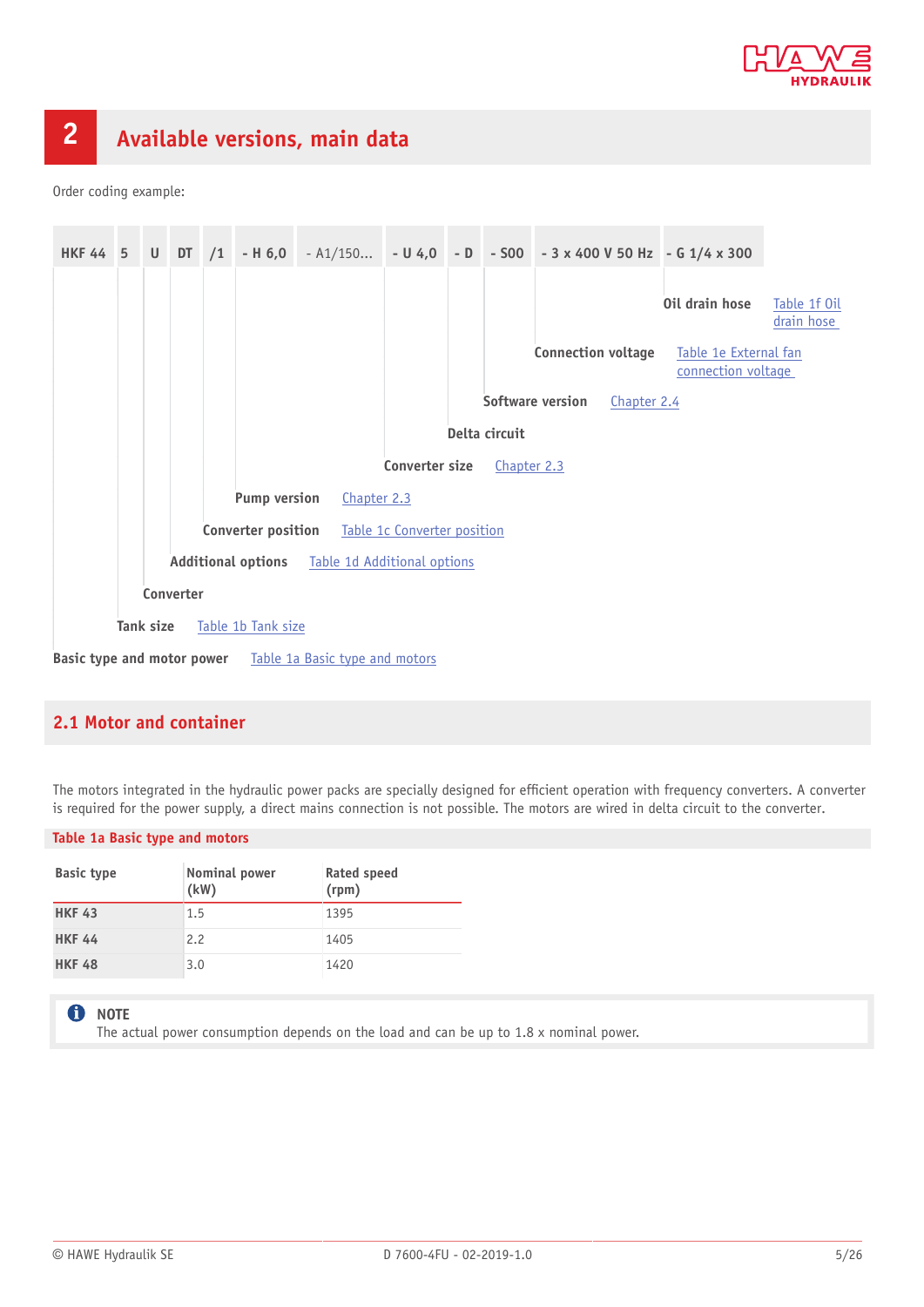

### <span id="page-5-1"></span>**Table 1b Tank size**

| Coding                 | <b>Fill volume</b><br>$V_{fill}$ (l) | Usable volume<br>$V_{\text{usable}}(l)$ |  |  |
|------------------------|--------------------------------------|-----------------------------------------|--|--|
| <b>HKF 43 / HKF 44</b> |                                      |                                         |  |  |
| 5                      | 6.8                                  | 2.5                                     |  |  |
| 9                      | 10                                   | 5.7                                     |  |  |
| <b>HKF 48</b>          |                                      |                                         |  |  |
| 5                      | 6.6                                  | 1.8                                     |  |  |
| 9                      | 9.0                                  | 5.5                                     |  |  |

### <span id="page-5-0"></span>**Table 1c Converter position**

| Coding | Comment     |                                   |   |                          |
|--------|-------------|-----------------------------------|---|--------------------------|
|        | Series      |                                   |   |                          |
|        | 180°        | offset in anticlockwise direction |   |                          |
|        | $270^\circ$ |                                   |   | ③<br>ক                   |
|        |             |                                   |   |                          |
|        |             |                                   | ∠ | $\overline{\phantom{0}}$ |

**/4**

 $\circled{2}$ 

 $\odot$ 





- 2 Main connection base
- 3 Converter

### **O** NOTE

The converter positions cover the entire finned tube top, including the oil level gauge, air filter, etc. (see Chapter  $4<sub>L</sub>$ ["Dimensions"](#page-13-0)).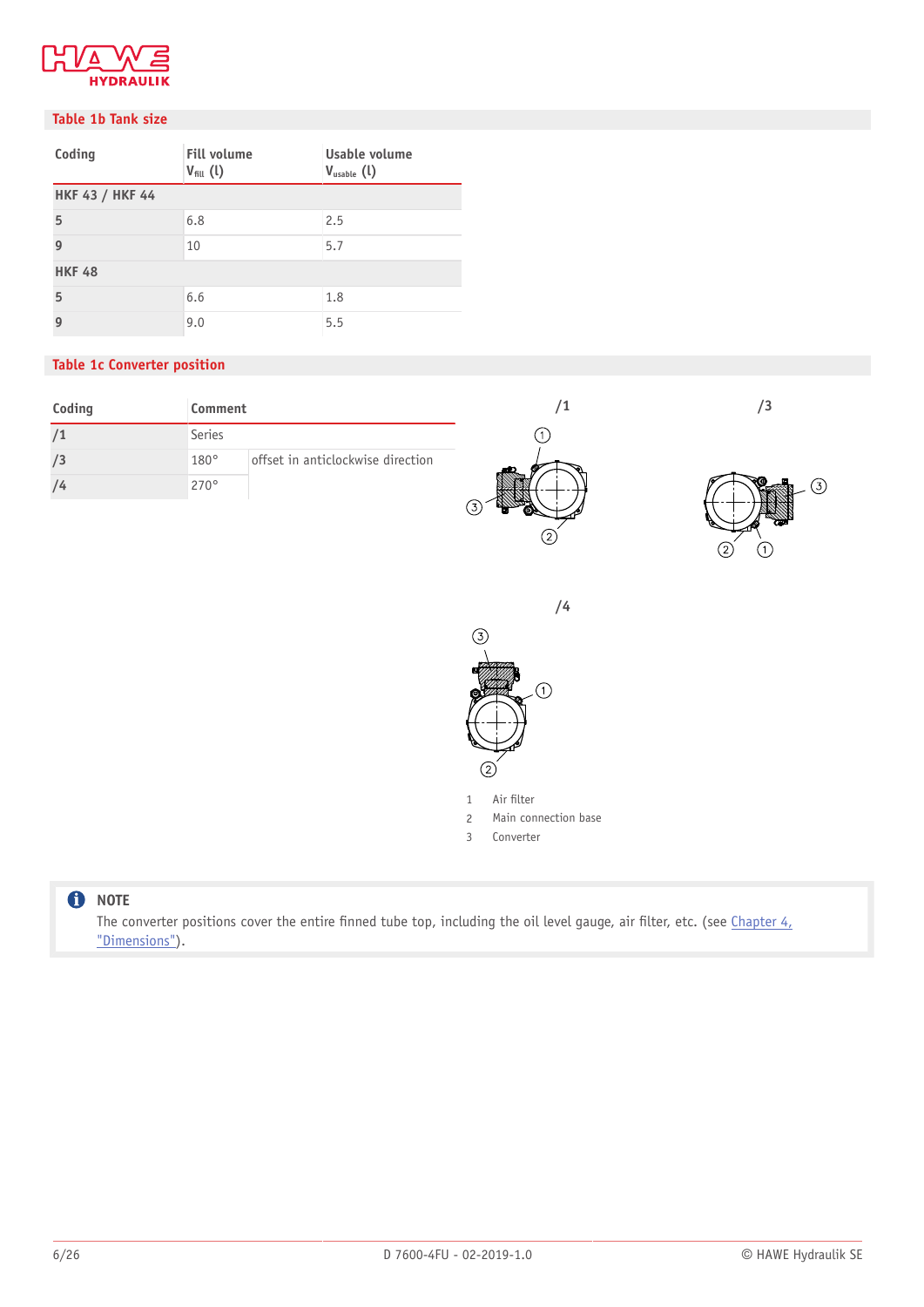

## <span id="page-6-2"></span>**Table 1d Additional options**

| Coding          | Comment                                                                                                                                                            |
|-----------------|--------------------------------------------------------------------------------------------------------------------------------------------------------------------|
|                 | without designation Without additional equipment                                                                                                                   |
| S               | Level switch (N/O contact)                                                                                                                                         |
| D               | Level switch (N/C contact)                                                                                                                                         |
| A               | Level switch (N/C contact) like coding D, separate electrical connection, see Chapter 3.3, "Electrical" and Chapter 4,<br>"Dimensions"                             |
| T               | Temperature switch (switching point 80°C)                                                                                                                          |
| <b>T60</b>      | Temperature switch (switching point $60^{\circ}$ C)                                                                                                                |
| W<br><b>W60</b> | Temperature switch, like coding T, coding T60, separate electrical connection (also available in combination AW, AW<br>60, WW 60, AWW 60)                          |
| L               | additional drain port at the second connection base G 3/4, see Chapter 3.2, "Hydraulic" and Chapter 6, "Layout instruc-<br>tions" ("Additional drain return port") |
| $\mathbb{R}$    | Fan cover for additional protection against coarse dirt                                                                                                            |
| M               | with $G_1$ 1/4 filling reduction                                                                                                                                   |
| <b>MA</b>       | Like coding M, additional drain plug G 1/4 in pump base, only for pump combination H, Z                                                                            |

## <span id="page-6-1"></span>**Table 1e External fan connection voltage**

| Coding                   | Nominal power<br>(W) | <b>Rotation speed</b><br>(rpm) | <b>Protection class</b> |
|--------------------------|----------------------|--------------------------------|-------------------------|
| 3 x 400 50 Hz $\Upsilon$ | 110                  | 2680                           | IP 44                   |
| 3 x 460 60 Hz $\Upsilon$ | 160                  | 2950                           | IP 44                   |

### <span id="page-6-0"></span>**Table 1f Oil drain hose**

| Coding             | <b>Description</b>                                              |
|--------------------|-----------------------------------------------------------------|
| No designation     | Tapped plug                                                     |
| G $1/4 \times 300$ | Oil drain hose approximately 300 mm with ball valve             |
| G $1/4 \times 500$ | Oil drain hose approximately 500 mm with ball valve             |
| G 1/4 W x 300      | Oil drain hose approximately 300 mm with bracket and ball valve |
| G 1/4 W x 500      | Oil drain hose approximately 500 mm with bracket and ball valve |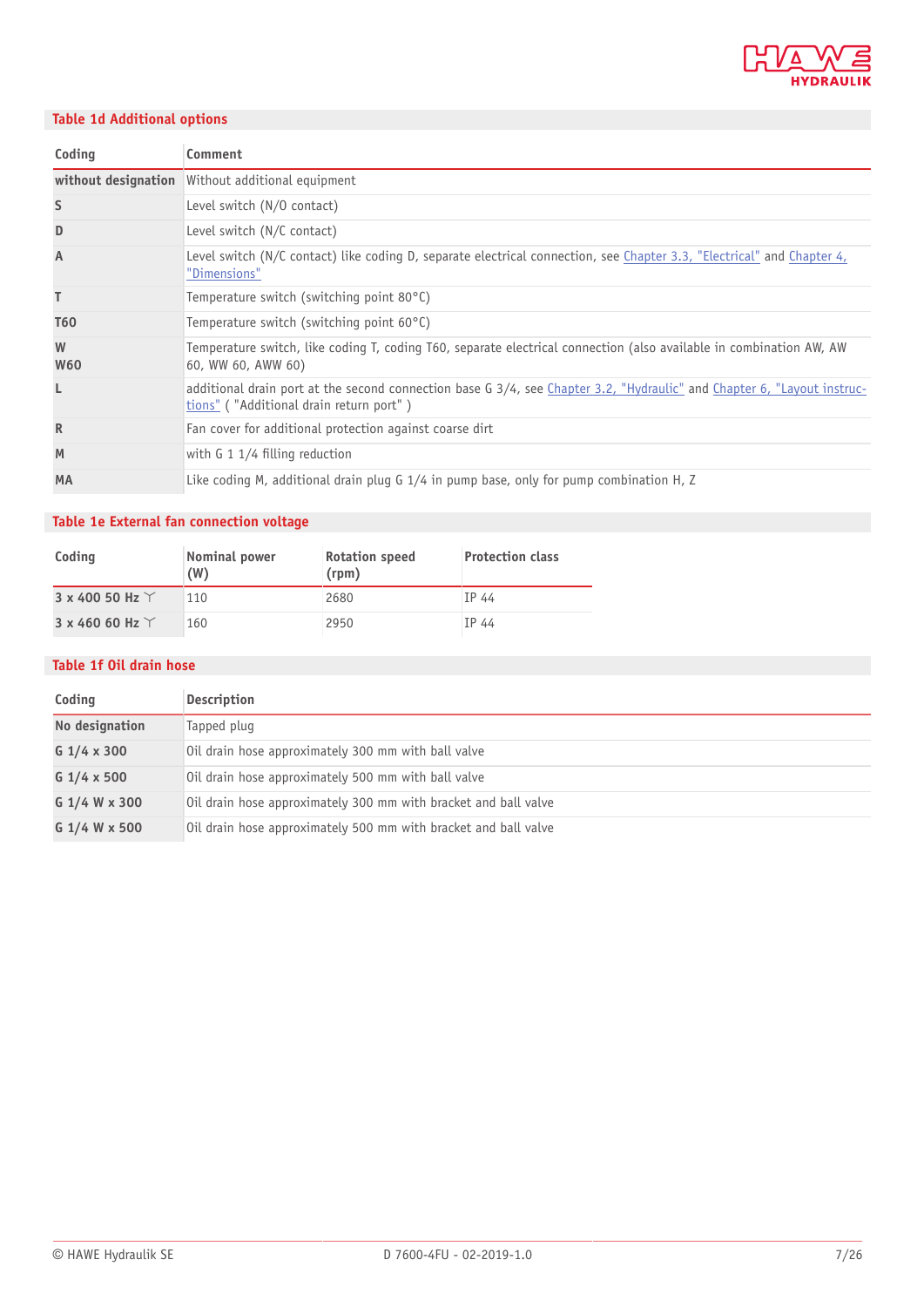

## <span id="page-7-0"></span>**2.2 Converter**

Inveor M series converters (standard version) from Kostal are used.

### **Table 2 Converter**

| Coding           | Nominal power<br>(kW) | Nominal current<br>(A) | <b>Size</b> |
|------------------|-----------------------|------------------------|-------------|
| U <sub>2.2</sub> | 2.2                   | 5.6                    | B           |
| $U$ 4.0          | 4.0                   | 9.5                    | B           |
| $U$ 7.5          | 7.5                   | 17.8                   |             |

Connection voltage: 3 x 400 VAC -10 % ... 480 VAC +10 %

Power frequency:  $50/60$  Hz  $\pm$  6 %

The converters have an RS485 interface for programming and parameterization. The PC interface cable can be ordered with the material number 6217 0293-00.

The converter contains two M12 sockets for analogue and digital input/output signals, for example, to connect a pressure sensor.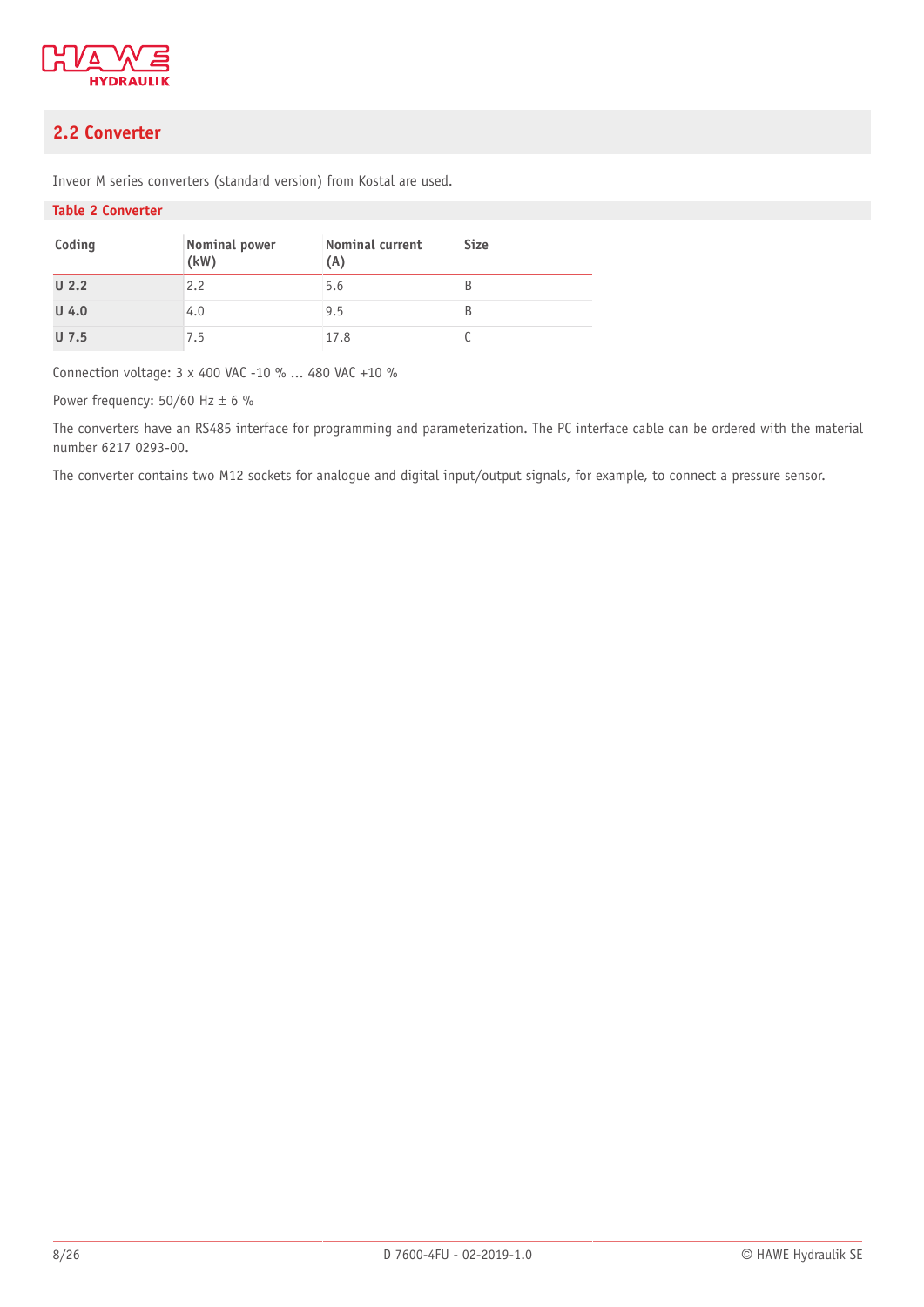

## <span id="page-8-0"></span>**2.3 Pumps, possible combinations of pump/motor/converter**

Single-stage external gear, internal gear and radial piston pumps are available. For the areas of application, refer to Table 3 and the diagrams in [Chapter 6.1,](#page-16-1) "Selection of pump, motor and frequency converter". Other single-stage pumps according to [D 7600-4](http://downloads.hawe.com/7/6/D7600-4-en.pdf) are possible, but must be requested separately.

### **Table 3 Pump/motor/converter combinations**

|                                                | Min. flow rate<br>(660 rpm, 22 Hz) | Nominal flow rate<br>$(1500$ rpm, 50 Hz) | Max. flow rate<br>(3450 rpm, 115 Hz)   |
|------------------------------------------------|------------------------------------|------------------------------------------|----------------------------------------|
| <b>Type Z 5.2</b>                              | 2.7 lpm                            | $6.3$ lpm                                | 13.8 lpm                               |
| External gear pump $Vg = 4.25$ cm <sup>3</sup> |                                    |                                          |                                        |
| HKF 43, U 2.2, Z 5.2                           | 85 bar                             | 95 bar                                   | 55 bar                                 |
| HKF 44, U 4.0, Z 5.2                           | 150 bar                            | $165$ bar                                | 105 bar                                |
| HKF 44, U 7.5, Z 5.2                           | $200$ bar                          | 200 bar                                  | 160 bar                                |
|                                                | Min. flow rate<br>(660 rpm, 22 Hz) | Nominal flow rate<br>(1500 rpm, 50 Hz)   | Max. flow rate<br>$(3450$ rpm, 115 Hz) |
| <b>Type Z 11.3</b>                             | $5.3$ lpm                          | 12.5 lpm                                 | 27.7 lpm                               |
| External gear pump $Vq = 8.5$ cm <sup>3</sup>  |                                    |                                          |                                        |
| HKF 44, U 4.0, Z 11.3                          | 75 bar                             | 85 bar                                   | 55 bar                                 |
| HKF 44, U 7.5, Z 11.3                          | 100 <sub>bar</sub>                 | $115$ bar                                | 80 bar                                 |
| HKF 48, U 7.5, Z 11.3                          | 140 bar                            | 155 bar                                  | 100 bar                                |
|                                                | Min. flow rate<br>(210 rpm, 7 Hz)  | Nominal flow rate<br>(1500 rpm, 50 Hz)   | Max. flow rate<br>(3450 rpm, 115 Hz)   |
| Type IZ 9.1                                    | $0.7$ lpm                          | $9.4 \; \mathrm{lpm}$                    | 20.8 lpm                               |
| Internal gear pump $Vg = 6.4$ cm <sup>3</sup>  |                                    |                                          |                                        |
| HKF 43, U 2.2, IZ 9.1                          | 45 bar                             | 60 bar                                   | 40 bar                                 |
| HKF 44, U 4.0, IZ 9.1                          | $100$ bar                          | 110 <sub>bar</sub>                       | 70 bar                                 |
| HKF 44, U 7.5, IZ 9.1                          | 135 bar                            | 155 bar                                  | 105 bar                                |
| HKF 48, U 7.5, IZ 9.1                          | 185 bar                            | 200 bar                                  | 135 bar                                |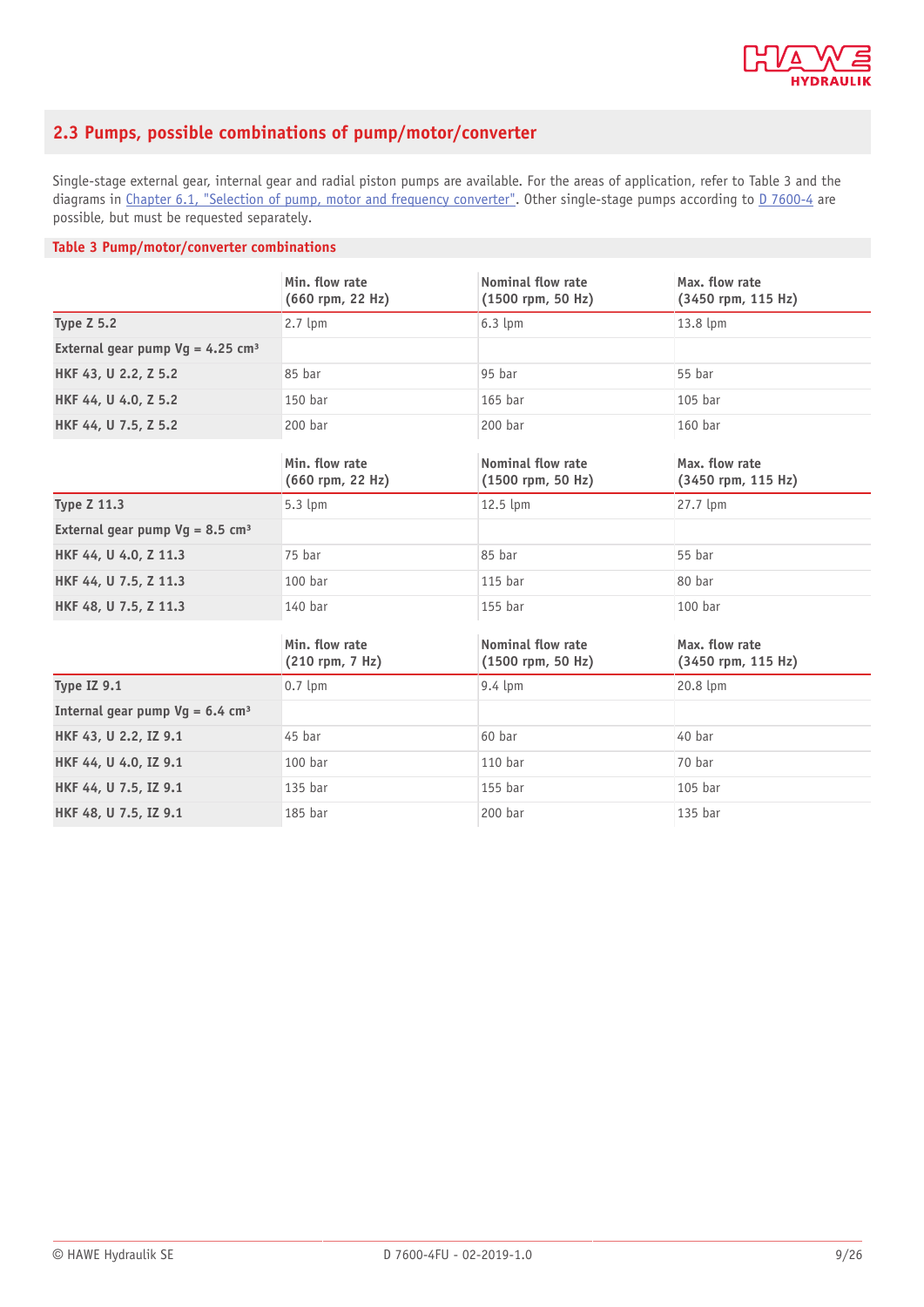

|                                                | Min. flow rate<br>$(150$ rpm, 5 Hz) | <b>Nominal flow rate</b><br>(1500 rpm, 50 Hz) | Max. flow rate<br>(3450 rpm, 115 Hz) |
|------------------------------------------------|-------------------------------------|-----------------------------------------------|--------------------------------------|
| <b>Type H 1.4</b>                              | $0.1$ lpm                           | $1.6 \text{ lpm}$                             | $3.5 \text{ lpm}$                    |
| Radial piston pump $Vg = 1.07$ cm <sup>3</sup> |                                     |                                               |                                      |
| HKF 43, U 2.2, H 1.4                           | $275$ bar                           | 375 bar                                       | 230 bar                              |
| HKF 44, U 4.0, H 1.4                           | 480 bar                             | 665 bar                                       | 425 bar                              |
| HKF 44, U 7.5, H 1.4                           | 700 bar                             | 700 bar                                       | 700 bar                              |
|                                                | Min. flow rate<br>$(150$ rpm, 5 Hz) | Nominal flow rate<br>(1500 rpm, 50 Hz)        | Max. flow rate<br>(3450 rpm, 115 Hz) |
| Type H 6.0                                     | $0.3$ lpm                           | $6.3 \text{ lpm}$                             | $14 \text{ lpm}$                     |
| Radial piston pump $Vg = 4.3$ cm <sup>3</sup>  |                                     |                                               |                                      |
| HKF 43, U 2.2, H 6.0                           | 70 bar                              | 95 bar                                        | 55 bar                               |
| HKF 44, U 4.0, H 6.0                           | 120 bar                             | $165$ bar                                     | $105$ bar                            |
| HKF 44, U 7.5, H 6.0                           | 135 bar                             | 230 bar                                       | 160 bar                              |
| HKF 48, U 7.5, H 6.0                           | 185 bar                             | 310 bar                                       | 205 bar                              |
|                                                | Min. flow rate<br>$(150$ rpm, 5 Hz) | Nominal flow rate<br>(1500 rpm, 50 Hz)        | Max. flow rate<br>(3450 rpm, 115 Hz) |
| <b>Type H 10.9</b>                             | $0.5$ lpm                           | 11.3 lpm                                      | 25 lpm                               |
| Radial piston pump $Vg = 7.64$ cm <sup>3</sup> |                                     |                                               |                                      |
| HKF 43, U 2.2, H 10.9                          | 40 bar                              | 50 bar                                        | 30 bar                               |
| HKF 44, U 4.0, H 10.9                          | 65 bar                              | 90 bar                                        | 60 bar                               |
| HKF 44, U 7.5, H 10.9                          | 75 bar                              | 130 bar                                       | 90 bar                               |
| HKF 48, U 7.5, H 10.9                          | 105 bar                             | 175 bar                                       | $115$ bar                            |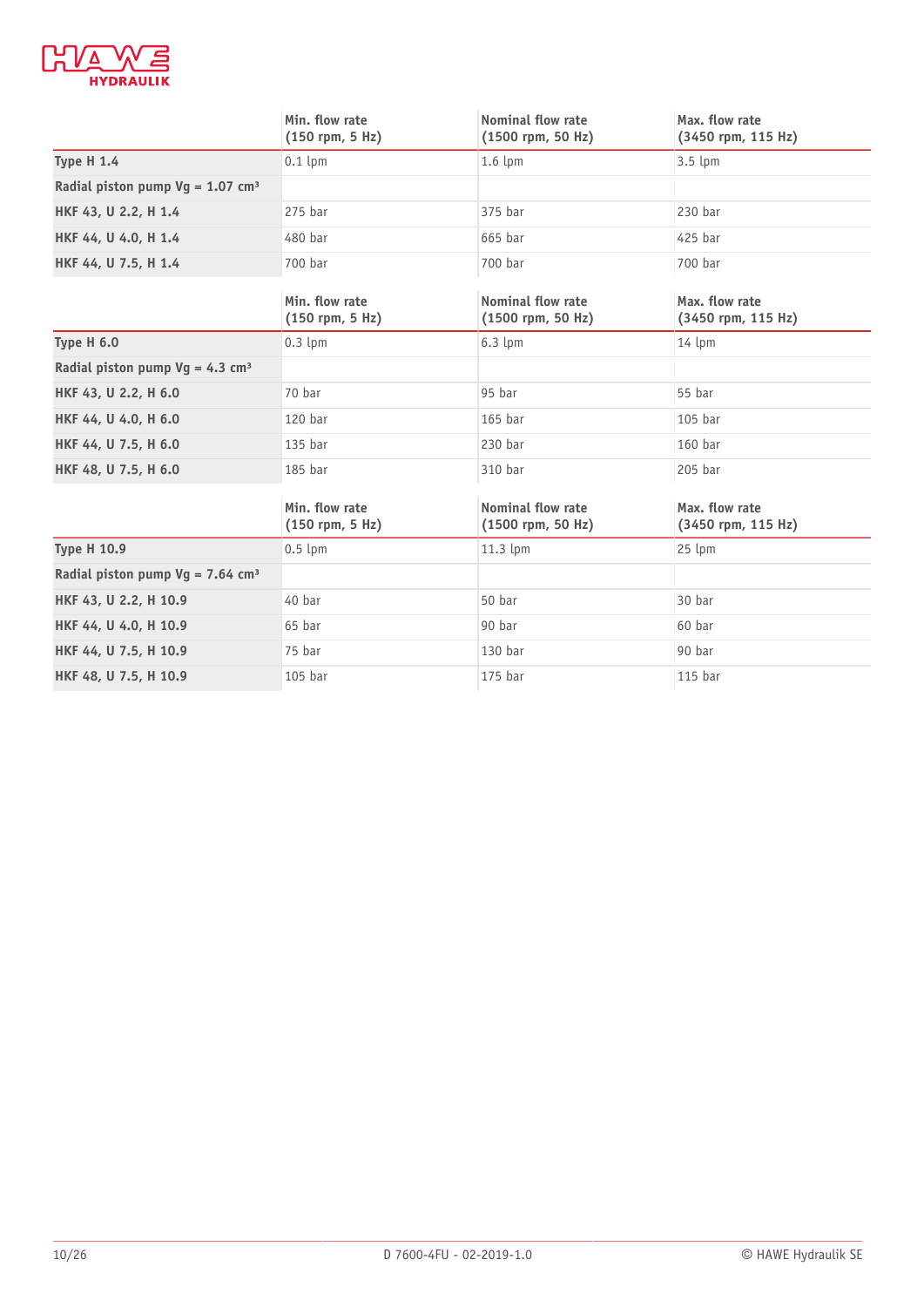

### <span id="page-10-0"></span>**2.4 Software options**

Two software options are available for the HKF power packs with frequency converter:

S00: Software with standard control and positioning options of the frequency converter

<span id="page-10-1"></span>S01: Model-based control software for pressure reduction

### **2.4.1 Software option S00**

Option S00: The converter is equipped with the software supplied by Kostal.

#### **The following operating modes are possible:**

- Frequency control mode the frequency (and thus the rotation speed of the hydraulic power pack) is set by means of an internal or external setpoint.
- PID process control an internal PID controller controls a process variable (for example, the pressure) by adjusting the frequency.
- Fixed frequencies 7 different frequencies can be set based on 3 digital input signals.

For detailed information on parameterization, refer to the Kostal operating and maintenance manual (www.kostal-industrie-elektrik.com).

The frequency converters used are specially adapted and parameterized for use in the hydraulic power packs. The stored parameter configuration depends on the hydraulic power pack design and ensures safe operation (refer to limits [Chapter 6.1,](#page-16-1) "Selection of pump, motor and frequency [converter"](#page-16-1)).

#### **C** NOTE

Serious damage is possible in case of incorrect settings. For this reason, a number of parameters are locked for the customer. Improper changes to the presettings invalidate all warranty claims. However, should there be a need to change these settings, consult HAWE.

The following parameters can be adjusted by the customer:

| <b>Designation</b>                                        | Parameter no.  | <b>Restriction</b>                             | <b>Note</b>                                                                                           |
|-----------------------------------------------------------|----------------|------------------------------------------------|-------------------------------------------------------------------------------------------------------|
| Run-up time 1<br>Run-up time 2                            | 1.051<br>1,053 | Set to minimum run-up time, can be<br>changed. | Longer run-up times can lead to inadequate control<br>dynamics.                                       |
| Operating mode<br>(including subordi-<br>nate parameters) | 1,100          | None                                           | Central setting for one of three possible operating<br>modes. Incorrect setting leads to malfunction. |

### <span id="page-10-2"></span>**2.4.2 Software option S01**

In the software option S01, the hydraulic power pack operates with a model-based constant pressure control. This means that the control system adjusts the flow rate so that the pressure remains constant within the control range of  $+/-10$  bar.

All parameters are adapted to the application at delivery. No adaptations need to be made.

Operation with software option S01 always requires a pressure sensor with a 4-20 mA output signal. The connection is made at the interface -10X4 (terminal X5.17), for example, with the sensor cable 8317 8071-00.

This always requires an accumulator that prevents pressure drops during acceleration of the hydraulic power pack.

#### When ordering the hydraulic power pack, the following information is required in addition to the order coding:

- system pressure
- Accumulator size
- Min. flow rate
- Max. flow rate
- Measuring range of the pressure sensor

For further information about selecting the components, refer to [Chapter 6, "Layout instructions"](#page-16-0).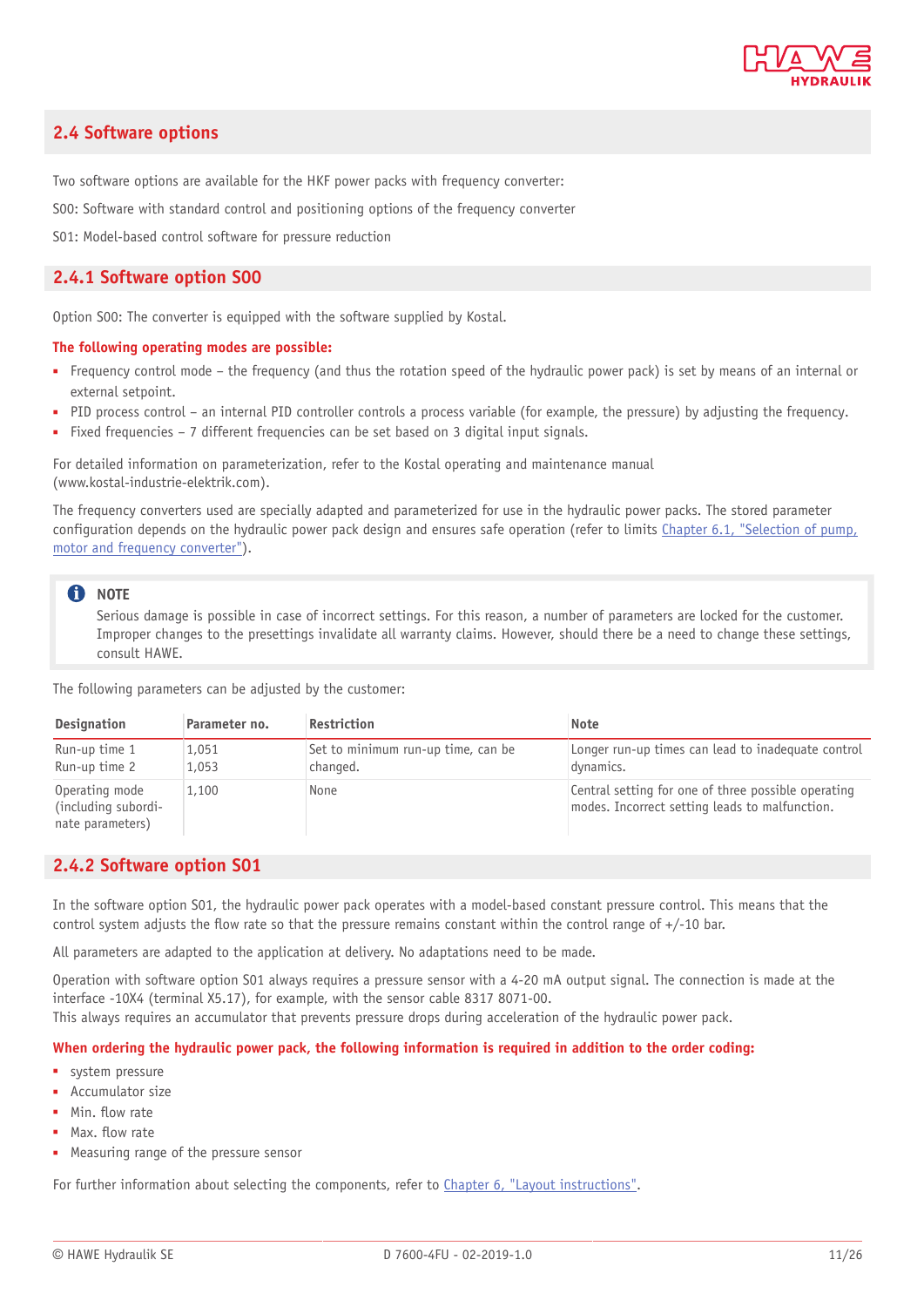

## <span id="page-11-0"></span>**3 Parameters**

## <span id="page-11-1"></span>**3.1 General**

### **General information**

| Hydraulic fluid         | Hydraulic oil: according to DIN 51 524 Part 1 to 3; ISO VG 10 to 68 according to DIN 51 519<br>Viscosity range: min. approx. 4; max. approx. 800 mm <sup>2</sup> /s<br>Optimal operating range: approx. 10 to 500 mm <sup>2</sup> /s<br>Also suitable for biologically degradable pressure fluids type HEPG (polyalkylene glycol) and<br>HEES (synthetic ester) at operating temperatures up to approx. $+70^{\circ}$ C.               |
|-------------------------|----------------------------------------------------------------------------------------------------------------------------------------------------------------------------------------------------------------------------------------------------------------------------------------------------------------------------------------------------------------------------------------------------------------------------------------|
| <b>Temperatures</b>     | Environment: approx. -40 to +60°C, oil: -25  +80°C, pay attention to the viscosity range.<br>Start temperature: down to -40°C is permissible (observe start viscosities!), as long as the<br>steady-state temperature is at least 20 K higher during subsequent operation.<br>Biologically degradable hydraulic fluids: note manufacturer specifications. With consideration<br>for the seal compatibility, not above $+70^{\circ}$ C. |
| <b>Protection class</b> | IP 65 according to IEC 60529                                                                                                                                                                                                                                                                                                                                                                                                           |

## <span id="page-11-2"></span>**3.2 Hydraulic**

<span id="page-11-3"></span>The hydraulic connections are described in [D 7600-4](http://downloads.hawe.com/7/6/D7600-4-en.pdf).

## **3.3 Electrical**

### **Connection of the power supply for the hydraulic power pack:**

### **O** NOTE

Only electricians may make the electrical connection.

The electrical connection is made in the frequency converter.

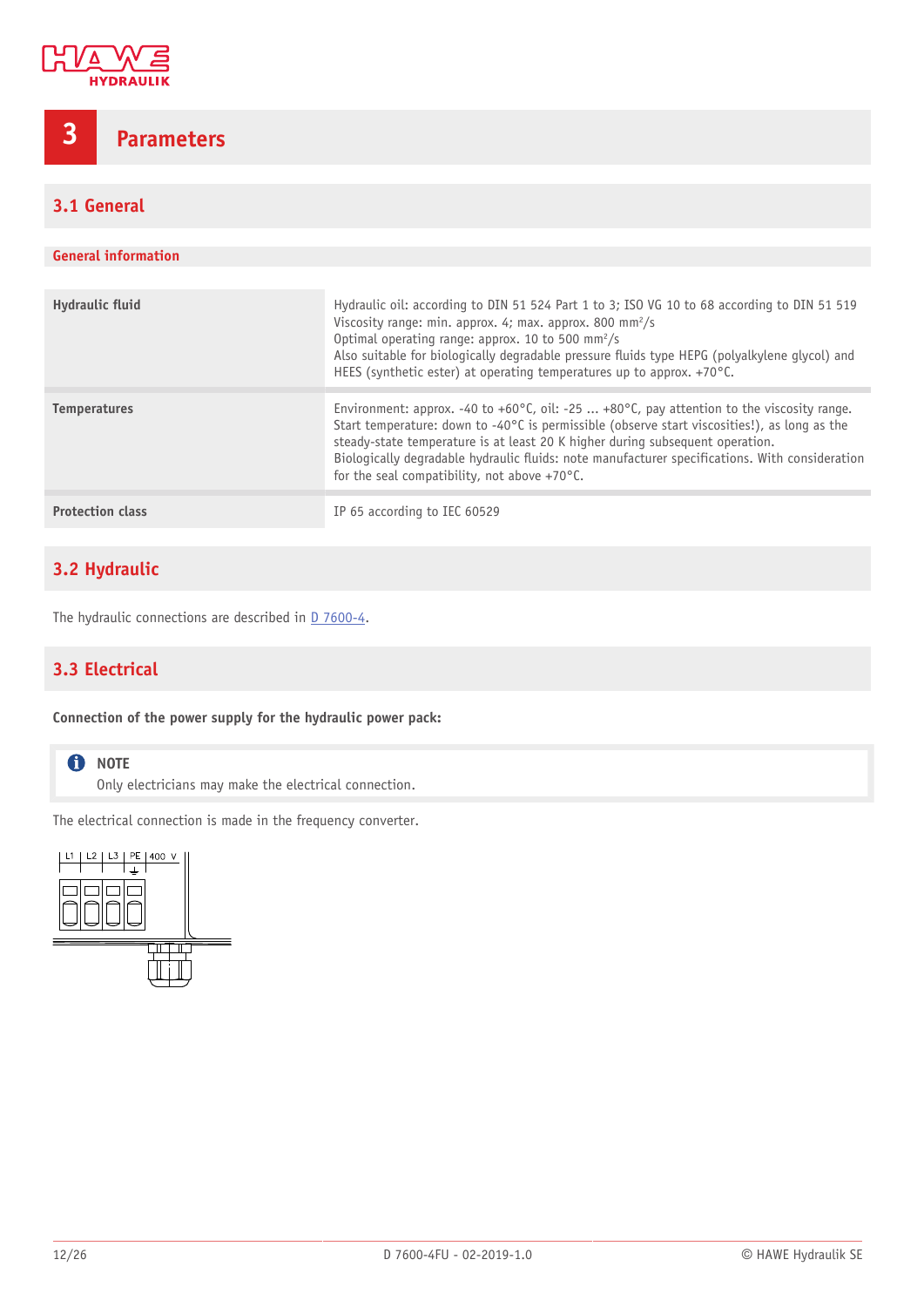

### **Additional connections to the frequency converter:**



For detailed information on the terminal connections, refer to Kostal operating and maintenance manual.

Important connections:

| -10X5 (terminal X5.10)      | Hardware release                                           |  |  |
|-----------------------------|------------------------------------------------------------|--|--|
| $-10X4$ (terminal $X5.17$ ) | Analoque input signal, for example, for pressure reduction |  |  |
| $-10X6$                     | RS485 interface for programming                            |  |  |

### **Connection of the power supply for the external fan:**

- Mains phase L3 terminal 8 Mains phase L2 - terminal 7
- Mains phase L1 terminal 6

PE protective conductor



**Connection of the level and temperature switches:**



2. Switching point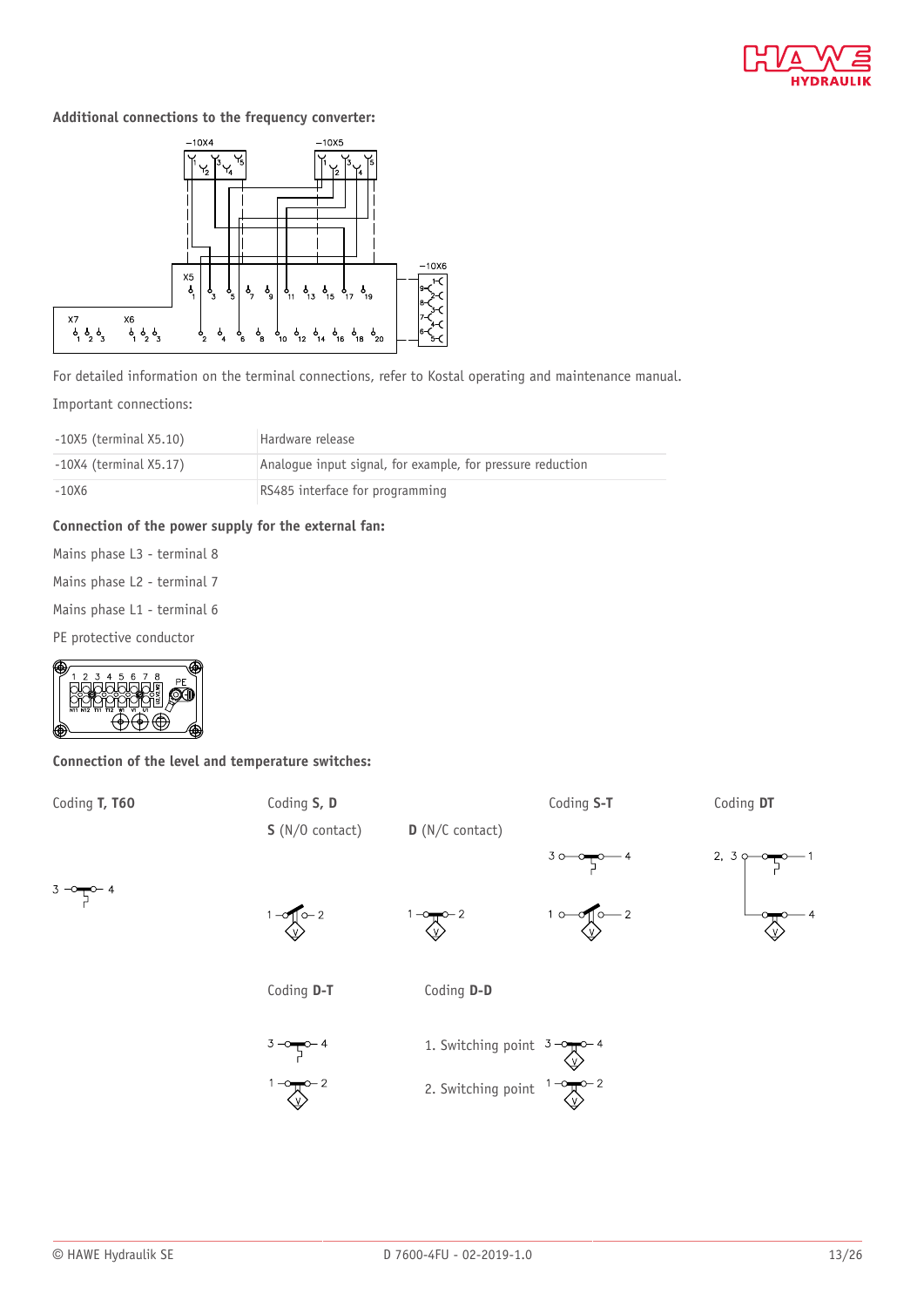

## <span id="page-13-0"></span>**4 Dimensions**

All dimensions in mm, subject to change.

 $\mathbf{I}$ 

**BIXXE** 

 $\circled{4}$ 

 $(5)$ 

 $-10X4$ 

 $-10A1$ 

 $\overline{\mathbf{x}}$ 

۱Œ

 $-10X5$ 

 $-10X6$ 

**HKF4 with frequency converter**





| Port                  | <b>Function</b>  |     |     |  |
|-----------------------|------------------|-----|-----|--|
| $-10A1$               | Supply voltage   |     |     |  |
| $-10X4$               | Pressure sensor  |     |     |  |
| $-10X5$               | Hardware release |     |     |  |
| $-10X6$               | - PC interface   |     |     |  |
|                       |                  |     |     |  |
| <b>Tank size</b>      | н                | h   |     |  |
| 5                     | 513.5            | 328 |     |  |
| $\mathsf{Q}$          | 633.5            |     |     |  |
|                       |                  |     |     |  |
| <b>Converter size</b> | K                | L   | M   |  |
| B                     | 270              | 189 | 275 |  |
| C                     | 307              | 223 | 317 |  |

All other dimensions are described in the publication  $D$  7600-4.

- 1 Drain port G 3/4, as standard
- 2 Main connection base
- 3 Level switch
- 4 Oil drain G 1/4
- 5 Connection for auxiliary tank G 3/4
- $6$  Oil filler G 1 1/4 series
- 7 Terminal box
- 8 Frequency converter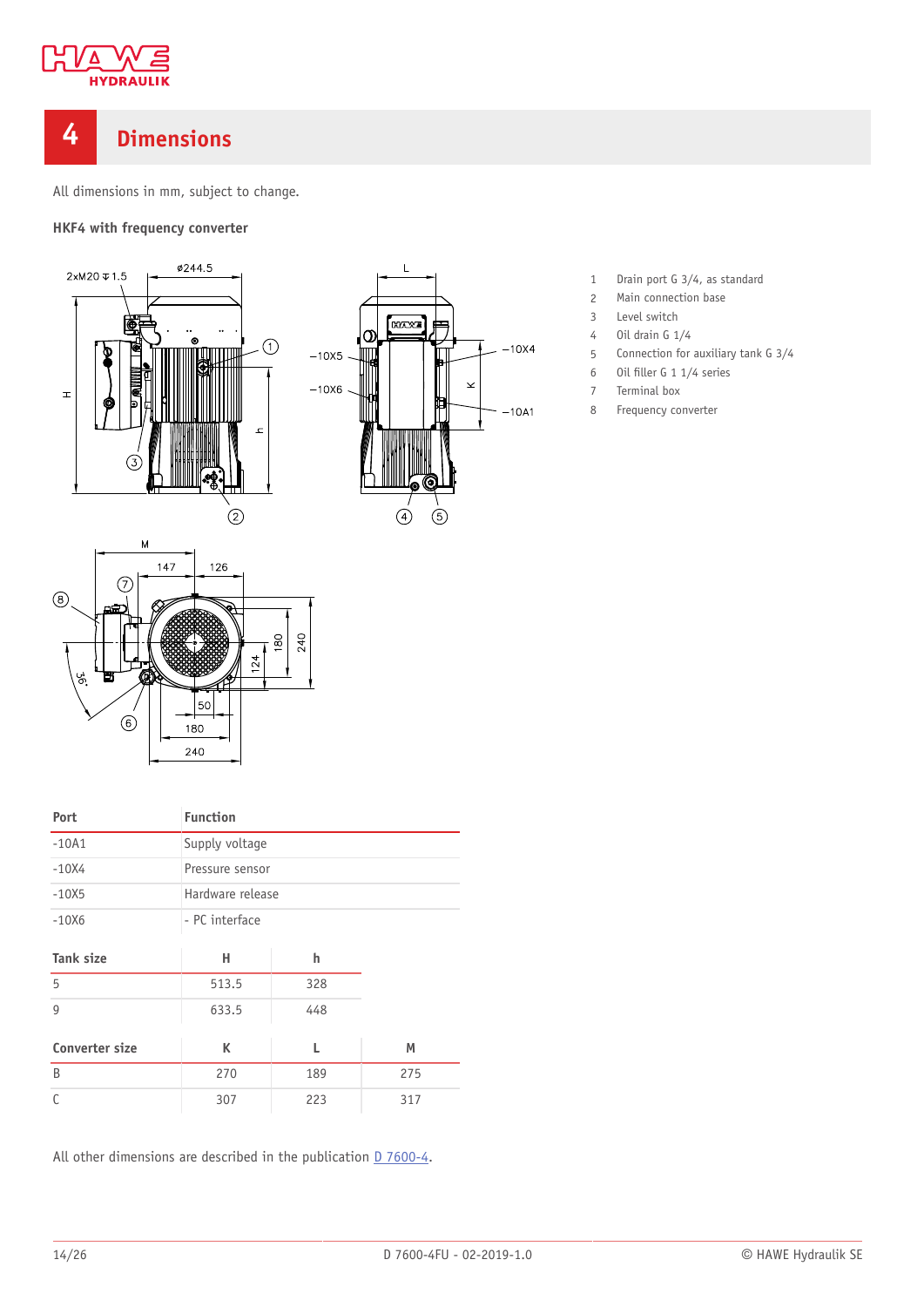

## <span id="page-14-0"></span>**5 Installation, operation and maintenance information**

<span id="page-14-1"></span>Also refer to publication [D 7600-4.](http://downloads.hawe.com/7/6/D7600-4-en.pdf)

## **5.1 Intended use**

These hydraulic components is intended exclusively for hydraulic applications (fluid technology).

The user must observe the safety measures and warnings in this documentation.

#### **Essential requirements for the product to function correctly and safely:**

- All information in this documentation must be observed. This applies in particular to all safety measures and warnings.
- The product must only be assembled and put into operation by qualified personnel.
- The product must only be operated within the specified technical parameters. The technical parameters are described in detail in this documentation.
- The operating and maintenance manual of the components, assemblies and the specific complete system must also always be observed.

#### **If the product can no longer be operated safely:**

- 1. Remove the product from operation and mark it accordingly.
- <span id="page-14-2"></span>✓ It is then not permitted to continue using or operating the product.

## **5.2 Assembly information**

The product must only be installed in the complete system with standard and compliant connection components (screw fittings, hoses, pipes, fixtures etc.).

The product must be shut down correctly prior to dismounting (in particular in combination with hydraulic accumulators).

### **DANGER**

**Risk to life caused by sudden movement of the hydraulic drives when dismantled incorrectly!** Risk of serious injury or death.

- Depressurise the hydraulic system.
- Perform safety measures in preparation for maintenance.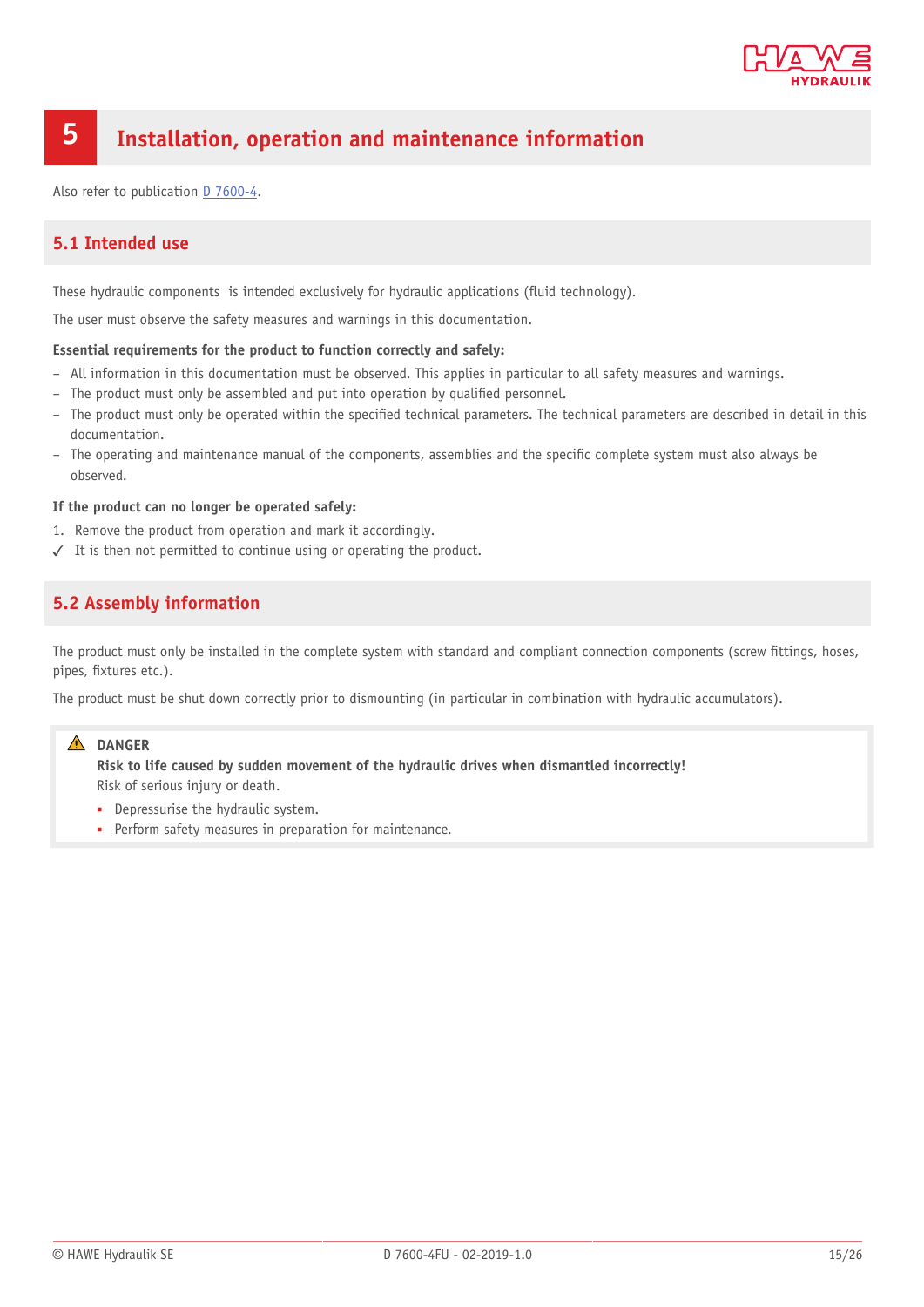

## <span id="page-15-0"></span>**5.3 Operating instructions**

### **Note** product configuration and pressure / flow rate

The statements and technical parameters in this documentation must be strictly observed. The instructions for the complete technical system must also always be followed.

### **f** NOTE

- Read the documentation carefully before usage.
- The documentation must be accessible to the operating and maintenance staff at all times.
- Keep documentation up to date after every addition or update.

### **A** CAUTION

**Risk of injury on overloading components due to incorrect pressure settings!** Risk of minor injury.

■ Always monitor the pressure gauge when setting and changing the pressure.

#### **Purity and ltering of the hydraulic uid**

Fine contamination can significantly impair the function of the hydraulic component. Contamination can cause irreparable damage.

### **Examples of ne contamination include:**

- Metal chips
- Rubber particles from hoses and seals
- Dirt due to assembly and maintenance
- Mechanical debris
- $-$  Chemical ageing of the hydraulic fluid

### **f** NOTE

Fresh hydraulic fluid from the drum does not always have the highest degree of purity. Under some circumstances the fresh hydraulic fluid must be filtered before use.

To ensure smooth operation, pay attention to the cleanliness level of the hydraulic fluid. (also see cleanliness level in Chapter 3, ["Parameters"\)](#page-11-0)

<span id="page-15-1"></span>Other applicable document: [D 5488/1](http://downloads.hawe.com/5/4/D54881-en.pdf) Oil recommendations

## **5.4 Maintenance information**

Conduct a visual inspection at regular intervals, but at least once per year, to check if the hydraulic connections are damaged. If external leakages are found, shut down and repair the system.

Clean the device surface of dust deposits and dirt at regular intervals, but at least once per year.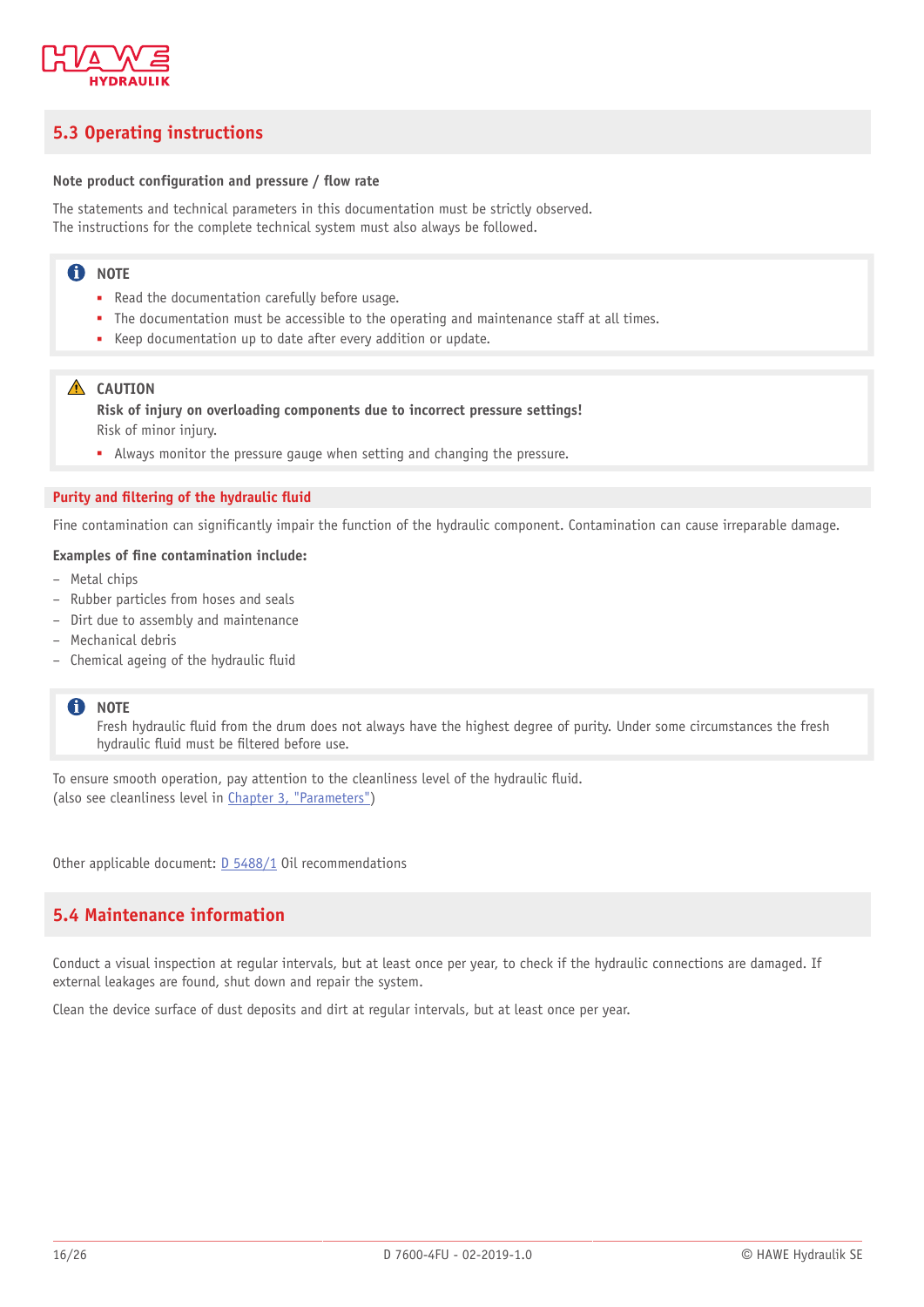

## <span id="page-16-0"></span>**6 Layout instructions**

#### **The design of the hydraulic power packs takes place in three or ve steps:**

- 1 Selection of pump, motor and frequency converter
- 2 Selection of the tank size
- 3 Estimation of oil heating
- 4 Design of the accumulator (with software option S01)
- <span id="page-16-1"></span>5 Selection of the pressure sensor (with software option S01)

### **6.1 Selection of pump, motor and frequency converter**

The diagrams below are available for selecting the pump, motor and frequency converter.

Enter the possible operating points (pressure/flow rate) in the diagrams and select a curve that is closest to all operating points and covers the entire flow rate range. On the curve, you can read off the hydraulic power pack type, pump and converter size.

The curves must not be extrapolated; the minimum and maximum delivery flows shown apply.

**Diagram 1: Combinations up to p = 35 - 95 bar**

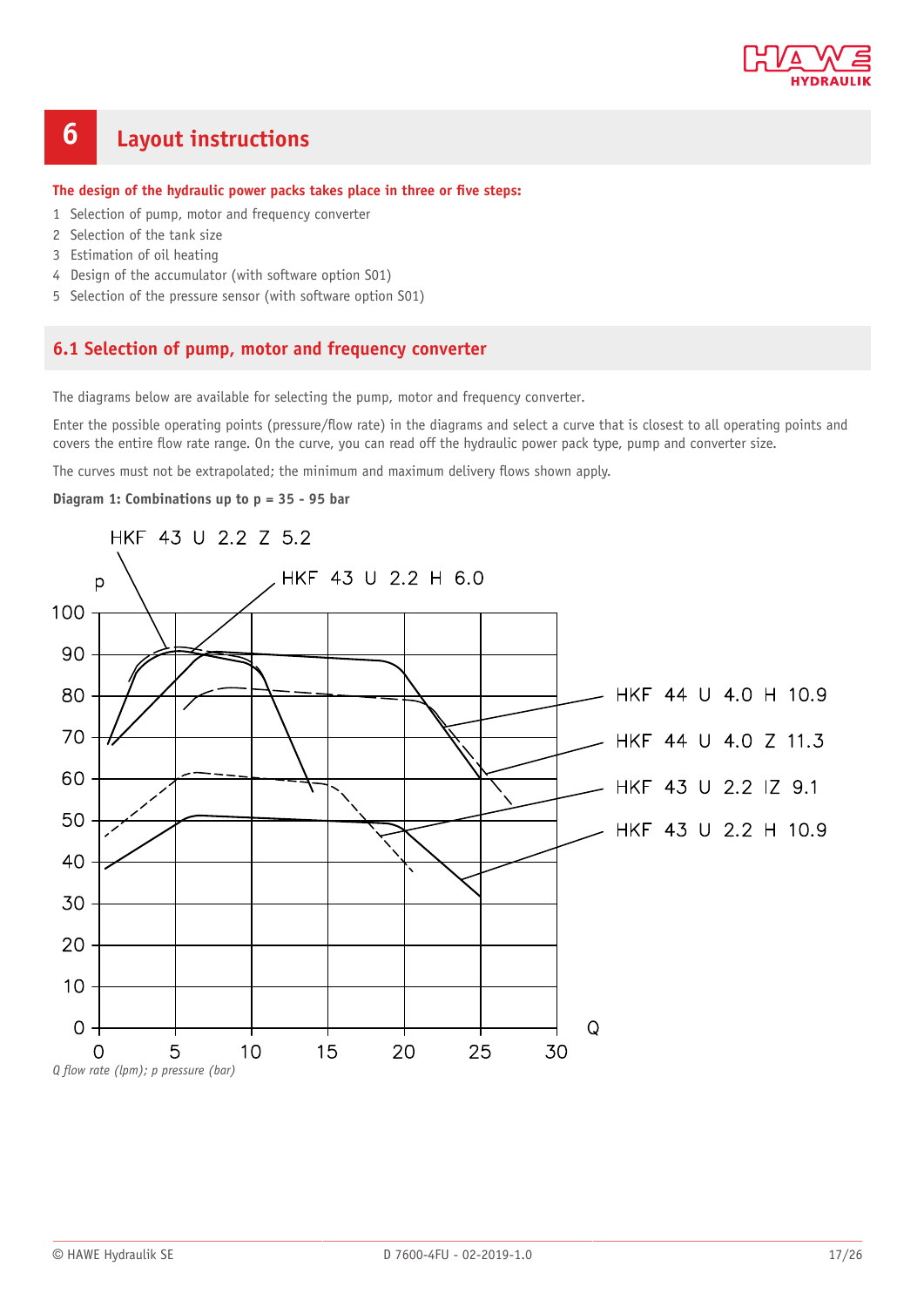

**Diagram 2: Combinations up to p = 75 - 160 bar**

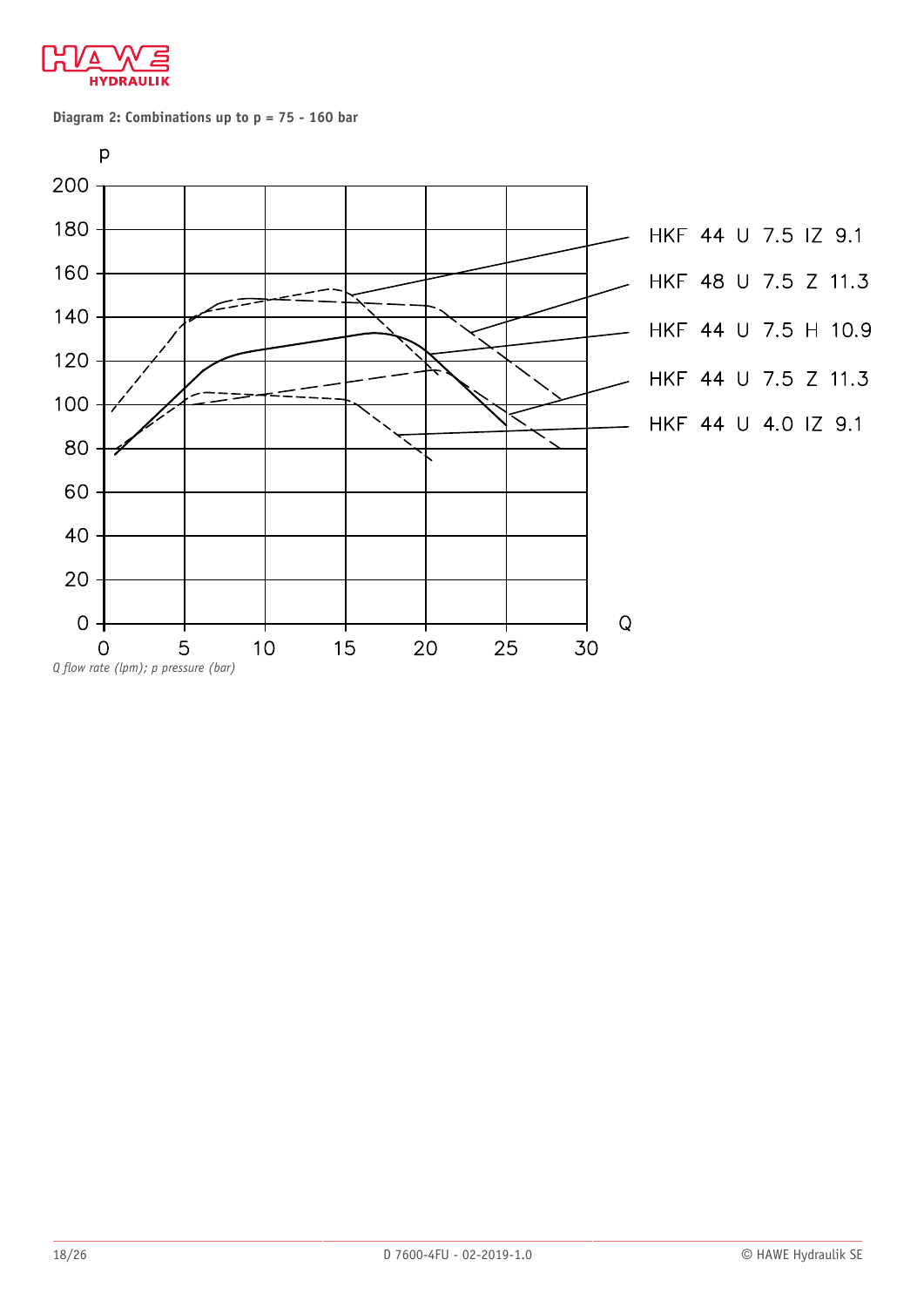

**Diagram 3: Combinations up to p = 100 - 200 bar**

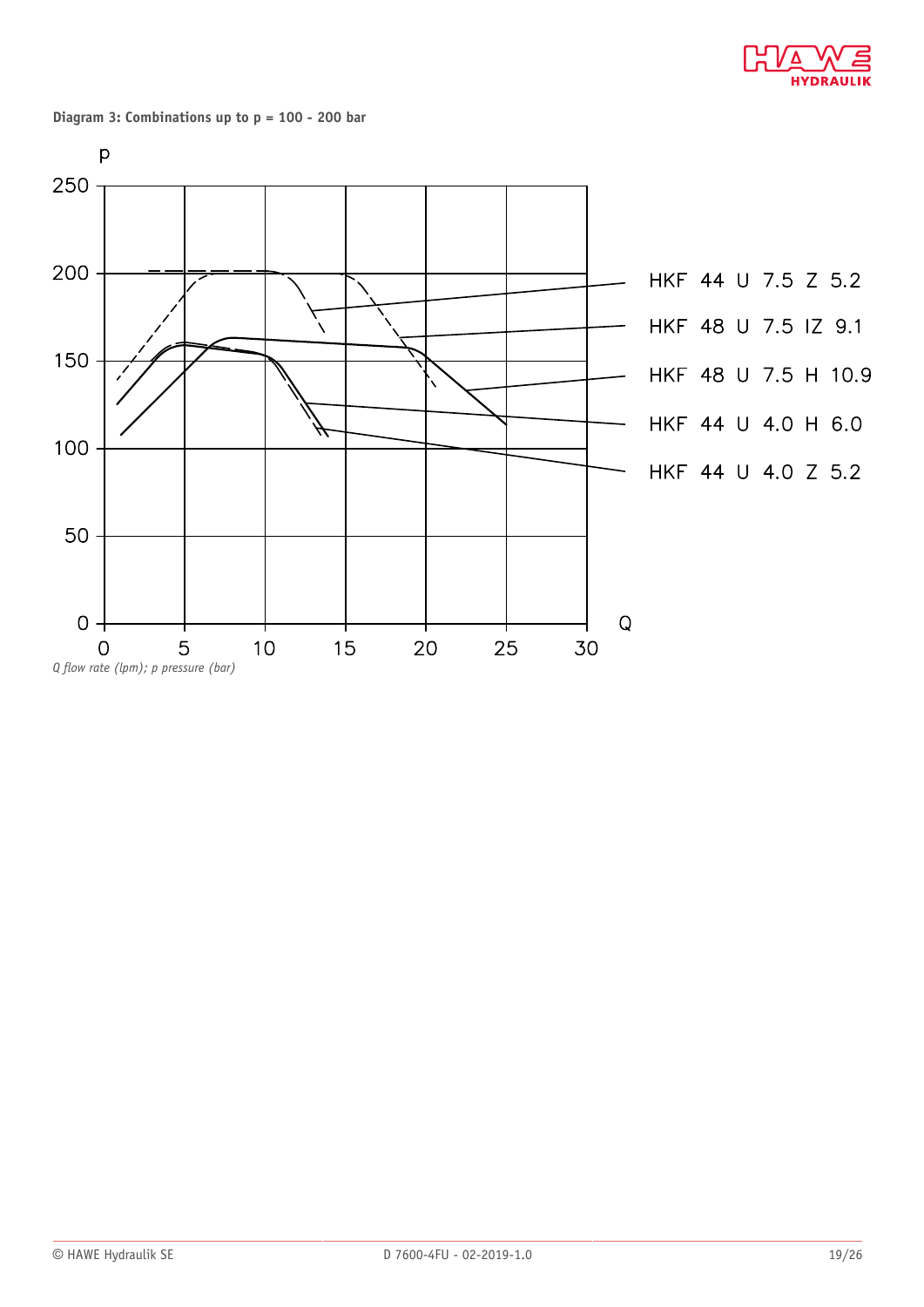

**Diagram 4: Combinations up to p = 140 - 700 bar**

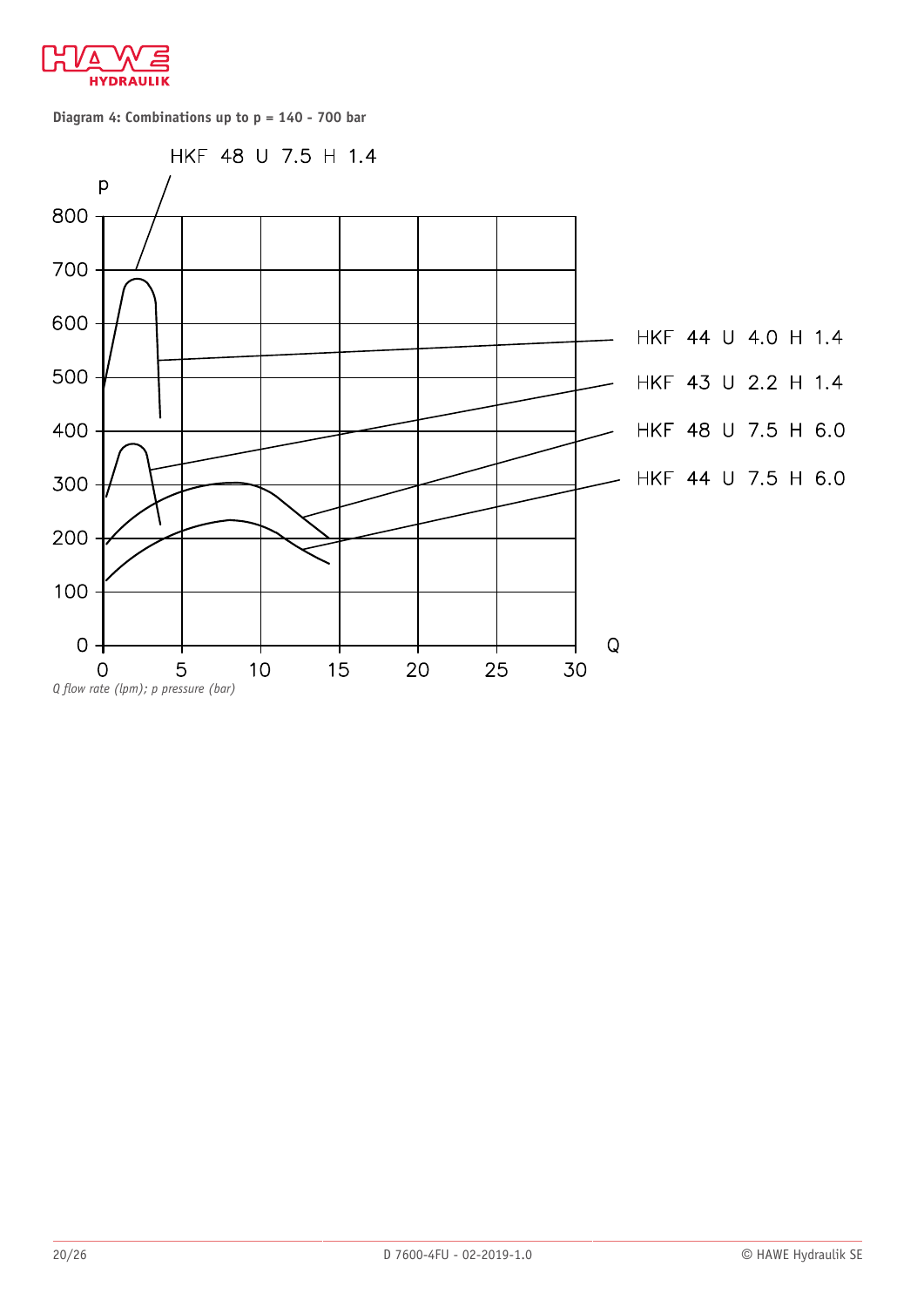

## <span id="page-20-0"></span>**6.2 Selection of the tank size**

Select the tank size so that the tank's operational volume corresponds to the volume of all cylinders and lines plus a safety factor of 1.5. With an average output volume over 2 lpm you should generally choose tank size 9.

## <span id="page-20-1"></span>**6.3 Estimation of oil heating**

Calculate the average power in the typical operating cycle. That is, with the pressures and flow rates per time interval

 $p_1$  [bar],  $Q_1$  [lpm],  $t_1$  [s]

 $p_2$  [bar],  $Q_2$  [lpm],  $t_2$  [s]

 $p_3$  [bar],  $Q_3$  [lpm],  $t_3$  [s]

....

the resulting average power is:

 $P_m [W] = (p_1 * 0_1 * t_1 + p_2 * 0_2 * t_2 + p_3 * 0_3 * t_3 + ...) * 1.7 / (t_1 + t_2 + t_3 + ...)$ 

The oil heating  $\Delta T[K]$  can then be found in the diagram:



The actual oil temperature T<sub>oil</sub> [°C] is then calculated by adding the ambient temperature T<sub>Amb</sub> [°C]:

### $T_{\text{oil}}$  [°C] =  $T_{\text{Amb}}$  [°C] +  $\Delta T$  [K]

The hydraulic power pack must not exceed the oil temperature 80°C. The maximum permitted oil temperature can be lower and depends on the application.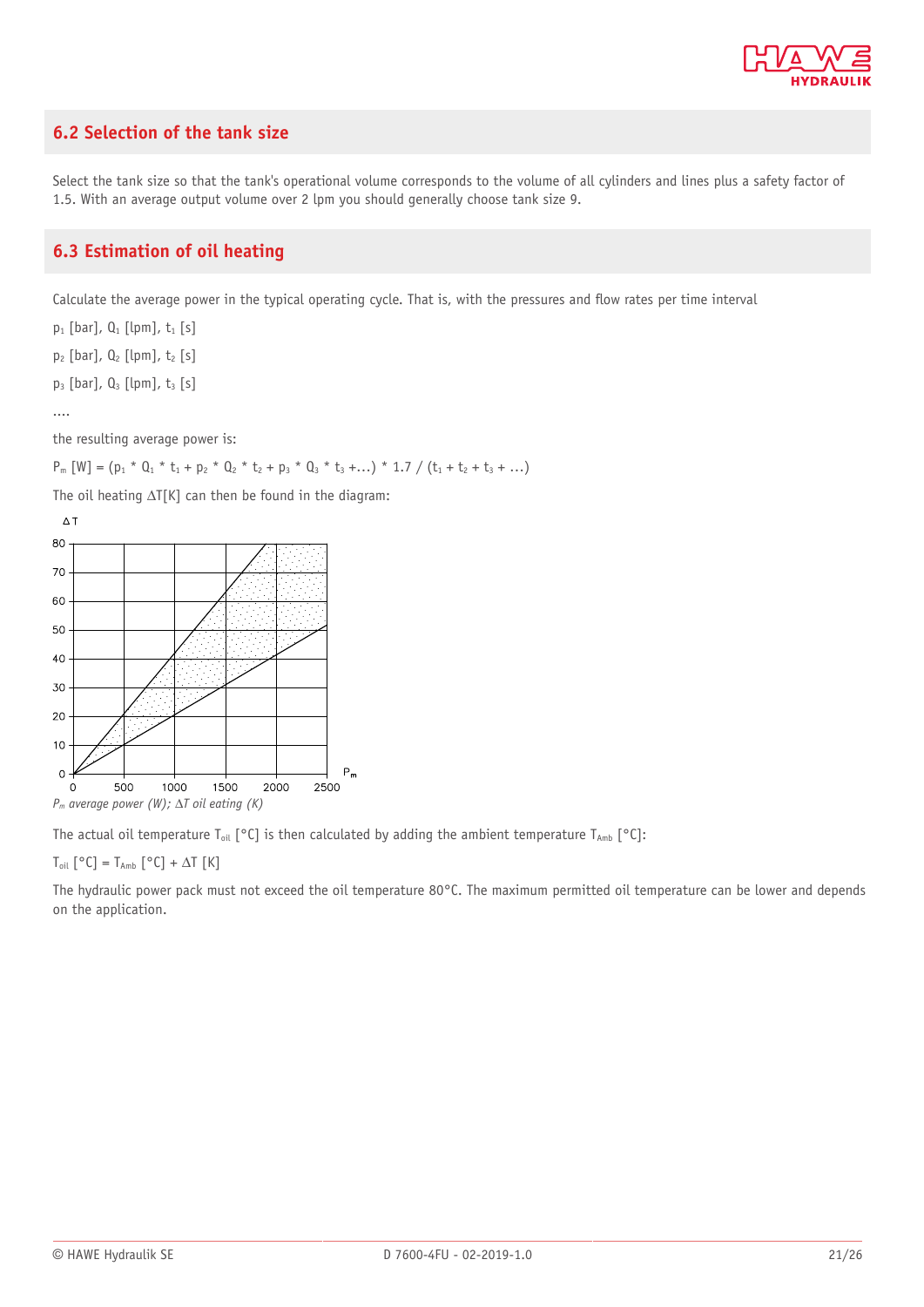

## <span id="page-21-0"></span>**6.4 Design of the hydraulic accumulator (software option S01)**

With software option S01, a model-based pressure reduction is programmed in the converter. In order to keep the pressure constant even with a rapid change of the flow rate demand, a hydraulic accumulator is required.

The table shows the recommended accumulator types according to the publication [D 7969](http://downloads.hawe.com/7/9/D7969-en.pdf) based on the system pressure and the maximum occurring flow rate jumps  $Q_{\text{Max}} - Q_{\text{min}}$ .

|                    |        | $Q_{\text{max}} - Q_{\text{min}}$ |         |         |                  |         |                  |              |
|--------------------|--------|-----------------------------------|---------|---------|------------------|---------|------------------|--------------|
| $P_{System}$       | 2 lpm  | 4 lpm                             | 6 lpm   | 8 lpm   | $10 \text{ lpm}$ | 12 lpm  | $14 \text{ lpm}$ | $16$ lpm     |
| 40 bar             | AC 202 | AC 322                            | AC 603  | AC 603  | AC 603           | AC 1002 | AC 1002          | AC 1002      |
| 60 bar             | AC 202 | AC 322                            | AC 603  | AC 1002 | AC 1002          | AC 1002 | AC 1414          | AC 1414      |
| 80 bar             | AC 322 | AC 603                            | AC 603  | AC 1002 | AC 1002          | AC 1414 | AC 1414          | AC 2001      |
| 100 <sub>bar</sub> | AC 322 | AC 603                            | AC 1002 | AC 1002 | AC 1414          | AC 2001 | AC 2001          | AC 2001      |
| 120 bar            | AC 322 | AC 603                            | AC 1002 | AC 2001 | AC 1414          | AC 2001 | AC 2001          | AC 2825      |
| 140 bar            | AC 603 | AC 1002                           | AC 1002 | AC 1414 | AC 2001          | AC 2001 | AC 2825          | AC 2825      |
| 160 <sub>bar</sub> | AC 603 | AC 1002                           | AC 2001 | AC 2001 | AC 2001          | AC 2825 | AC 2825          | not possible |
| 180 bar            | AC 603 | AC 1002                           | AC 2001 | AC 2001 | AC 2825          | AC 2825 | not possible     | not possible |
| 200 bar            | AC 603 | AC 1002                           | AC 2001 | AC 2001 | AC 2825          | AC 2825 | not possible     | not possible |

<span id="page-21-1"></span>The accumulator preload should be 20 bar below the system pressure. However, it may not exceed the max. pre-load pressure in [D 7969](http://downloads.hawe.com/7/9/D7969-en.pdf).

## **6.5 Selection of the pressure sensor**

The pressure measurement in the software option S01 is performed by a pressure sensor with an output signal of 4-20 mA.

Following pressure sensors according to [D 5440 T/1](http://downloads.hawe.com/5/4/D5440T1-en.pdf) are available:

| <b>Type coding</b> | for max. system<br>pressure |
|--------------------|-----------------------------|
| $DT2-1$            | Up to 100 bar               |
| $DT2-2$            | $100 - 250$ har             |
| $DT2-4$            | $250 - 400$ har             |
| $DT2-6$            | $400 - 600$ har             |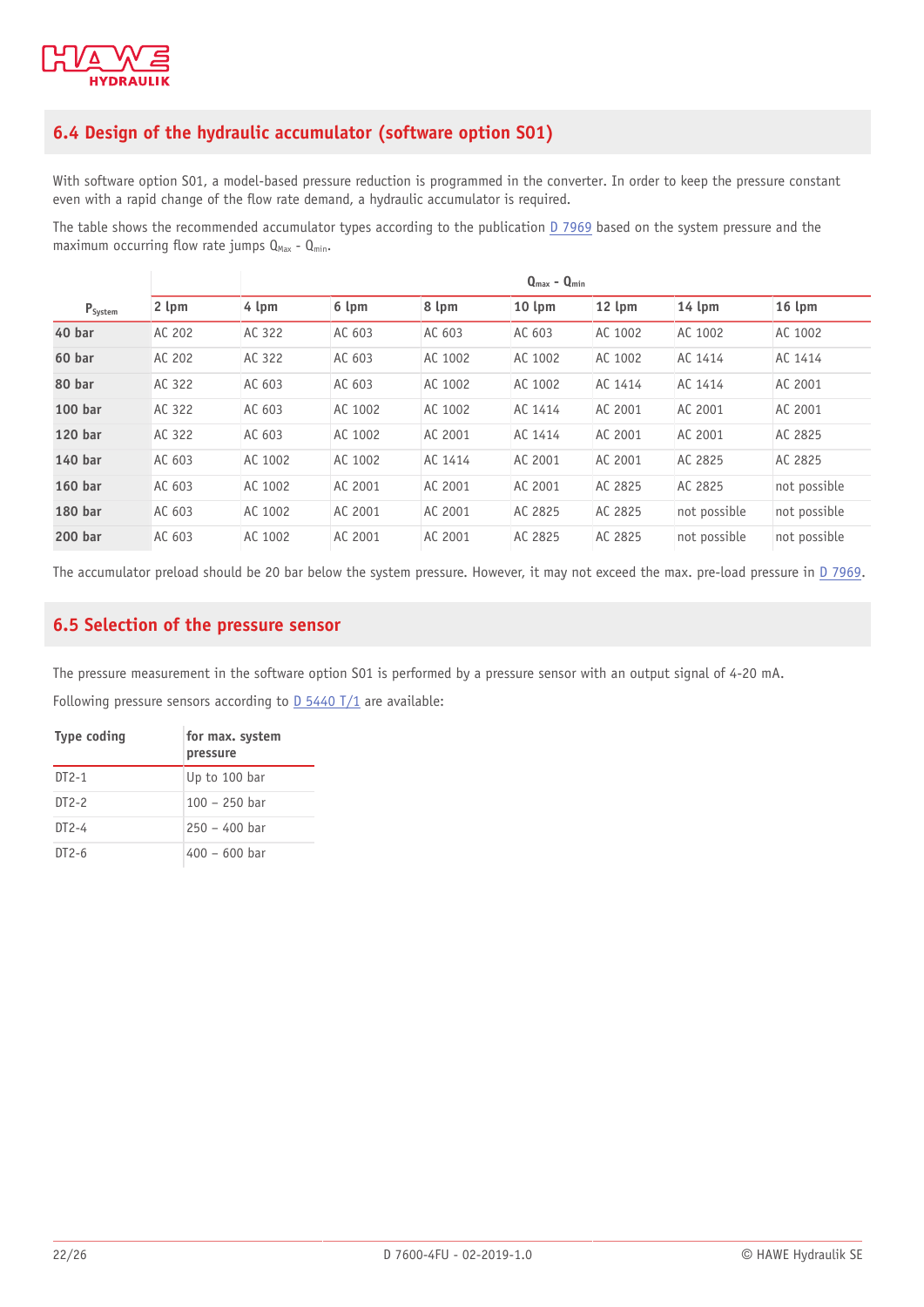

# <span id="page-22-0"></span>**7 Explanations**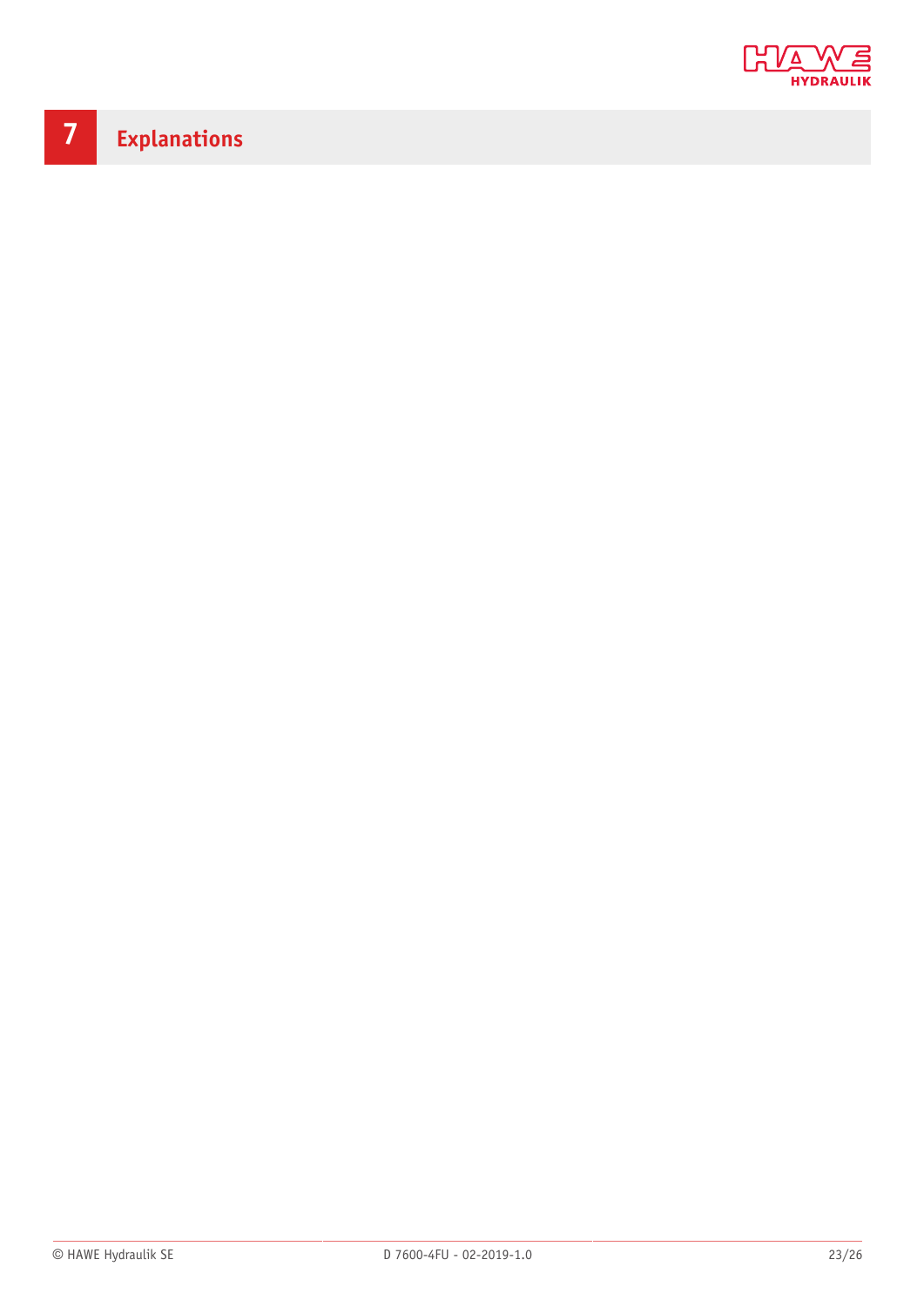

**Solutions for a World under Pressure** 

<span id="page-23-0"></span>**HAWE Hydraulik SE,** Postfach 11 55, 85605 Aschheim/München

### **Declaration of Incorporation within the meaning of the Machinery Directive 2006/42/EC, appendix II, No.1 B**

#### **Compact power pack type HK(L) and HKF**  acc. to our documentation D 7600-2, D 7600-3, D 7600-3L, D 7600-4 and D 7600-4FU

(latest release)

is an incomplete machine (acc. to article 2g), which is exclusively intended for installation or assembly of another machinery or equipment.

The specific technical documents, necessary acc. to appendix VII B, can be prepared any time and transmitted in electronic form to the responsible national authority on request.

Risk assessment and analysis are implemented according to appendix I of the Machinery Directive.

The dept. Product, Application & Service is authorized to compile the specific technical documents necessary acc. to appendix VII B.

*HAWE Hydraulik SE, Dept. Product, Application & Service Einsteinring 17, D 85609 Aschheim/Munich*

The following basic safety and health protection requests acc. to appendix I of this guideline do apply and are complying with:

*Chapter 1.1.2, 1.1.3, 1.1.5, 1.2 (complete chapter), 1.3.1, 1.3.2, 1.3.4, 1.3.6, 1.3.7, 1.5.1, 1.5.2, 1.5.3, 1.5.4, 1.5.5, 5.6, 1.5.8, 1.5.9, 1.5.16, 1.6.3, 1.7.1, 1.7.3, 1.7.4 and 1.7.4.3.*

The incomplete machine also fulfills below shown EU-Directives:

2014/35/EU:2014-02-26 Directive of electrical equipment designed for use within certain voltage limits 2014/68/EU:2014-05-15 Pressure equipment Directive (applicable if an accumulator is used)

Following harmonized guidelines have been used:<br>EN 12100-1:2011-03 Safety of machinery - G

*EN 12100 1:2011 03 Safety of machinery General principles for design*

EN ISO 4413:2011-04 Hydraulic fluid power - General rules and safety requirements for systems and their *components*

*EN 60204 1:2014 10 Safety of machinery Electrical equipment of machines Part 1: General requirements*

We assume that the delivered equipment is intended for the installation into a machine.

Putting in operation is forbidden until it has been verified that the machine, where our products shall be installed, is complying with the Machinery Directive 2006/42/EC.

This Declaration of Incorporation is void, when our product has been modified without our written approval.

Aschheim, 2019-02-12

AB Seal

Dipl. Ing. M. Knobloch (Direktor, Produkt, Application and Service)

HAWE Hydraulik SE · Einsteinring 17 · D-85609 Aschheim/München · info@hawe.de · Tel. +49 89 379100-1000 · Fax +49 89 379100-91000 Zertifiziert nach Europäische Aktiengesellschaft (SE). Sitz der Gesellschaft: München . USt ID Nr: DE180016108 . Registergericht München HRB 174760 Vorstand: Karl Haeusgen, Martin Heusser, Robert Schullan, Wolfgang Sochor, Markus Unterstein Interstein Instantion Inc. 2015 Vorsitzender des Aufsichtsrats: Hans-Jürgen Thaus • Ehrenvorsitzender des Aufsichtsrats: Joachim Gommlich ISO 11001:2015<br>In the Unity of the Unity of the Unity of the Unity of the Unity of the Unity of the Unity of the Uni Hypo-Vereinsbank München, 1780008454 (BLZ 700 202 70), IBAN DE53 7002 0270 1780 0084 54, BIC HYVEDEMMXXX Commerzbank München, 150623700 (BLZ 700 400 41), IBAN DE56 7004 0041 0150 6237 00, BIC COBADEFFXXX OHSAS 18001 Baden Württembergische Bank, 2368049 (BLZ 600 501 01), IBAN DE90 6005 0101 0002 3680 49, BIC SOLADEST Bayerische Landesbank, 203693428 (BLZ 700 500 00), IBAN DE86 7005 0000 0203 6934 28, BIC BYLADEMMXXX **www.hawe.com c EXECTS EXECTS CONSULTER CONSULTER CONSULTER CONSULTER CONSULTER CONSULTER CONSULTER CONSULTER CONSULTER CONSULTER CONSULTER CONSULTER CONSULTER CONSULTER CONSULTER CONSULTER CONSULTER CONSULTER CONSULTER CONSULTE** *2014/35/EU:2014 02 2 6 Directive of electrical equipment designed for use within certain voltage limits* **2014/68/EU:2014/68/EU:2014/68/EU:2014/68/EU:2014/68/EU:2014/68/EU:2014/68/EU:2014/68/EU:2014/68/EU:2014/68/EU:2014/68/EU:2014/68/EU:2014/68/EU:2014/68/EU:2014/68/EU:2014/68/EU:2014/68/EU:2014/68/EU:2014/68/EU:2014/68/EU: EN ISO 4414**<br> **EN ISO 4414:2011**<br> **EN ISO 4414:2011**<br> **EN ISO 4414:2011**<br> **EN ISO 4414:2011**<br> **EN ISO 4414:2011**<br> **EN ISO 4414:2011**<br> **EN ISO 4414:2011**<br> **EN ISO 4414:2011**<br> **EN ISO 4414:2011**<br> **EN ISO 4414:2011**<br> **EN IS**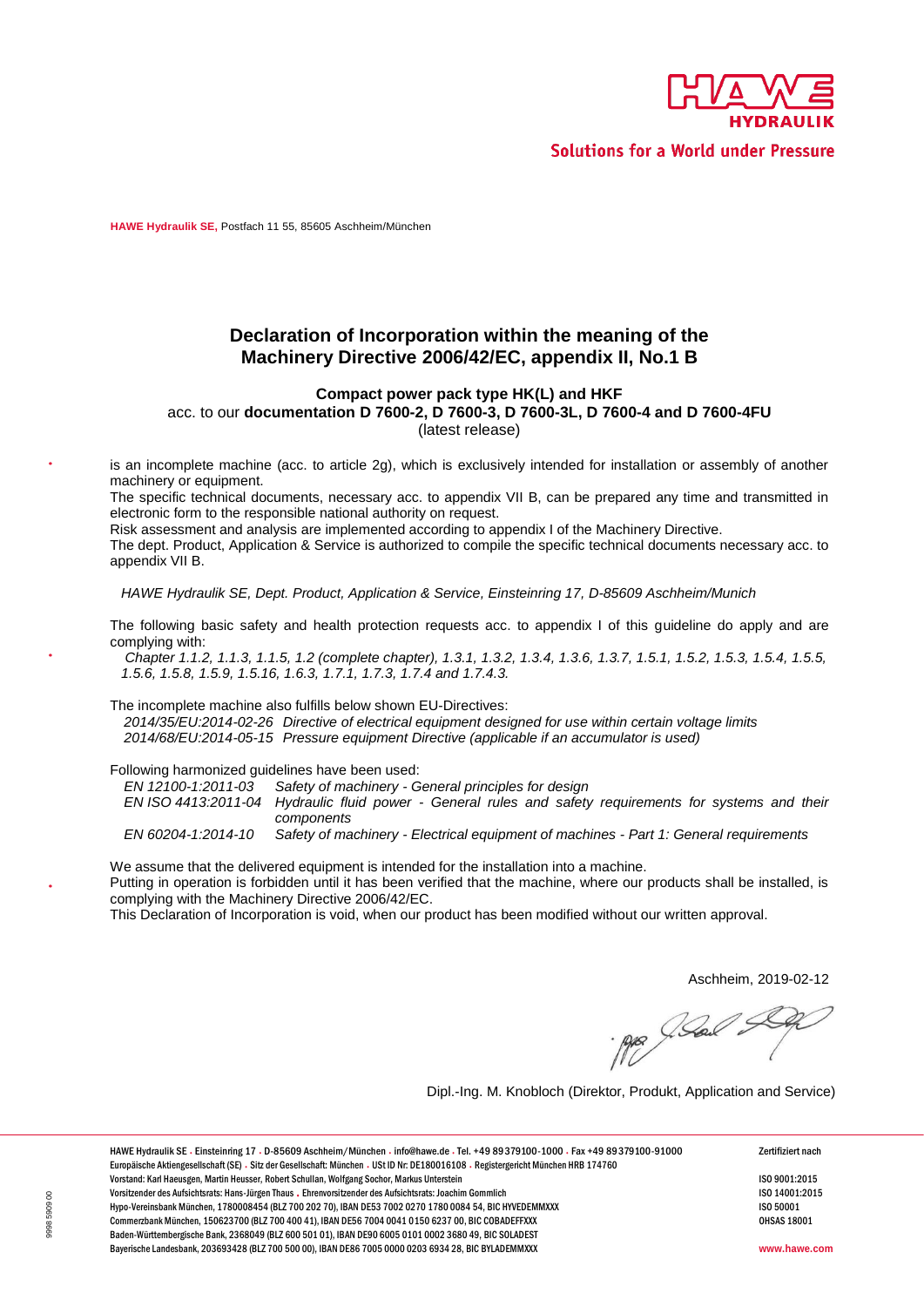

## <span id="page-24-0"></span>**7.2 Declaration of conformity**

Declarations of conformity for the converters can be found on the manufacturer's website: https://www.kostal-industrie-elektrik.com/